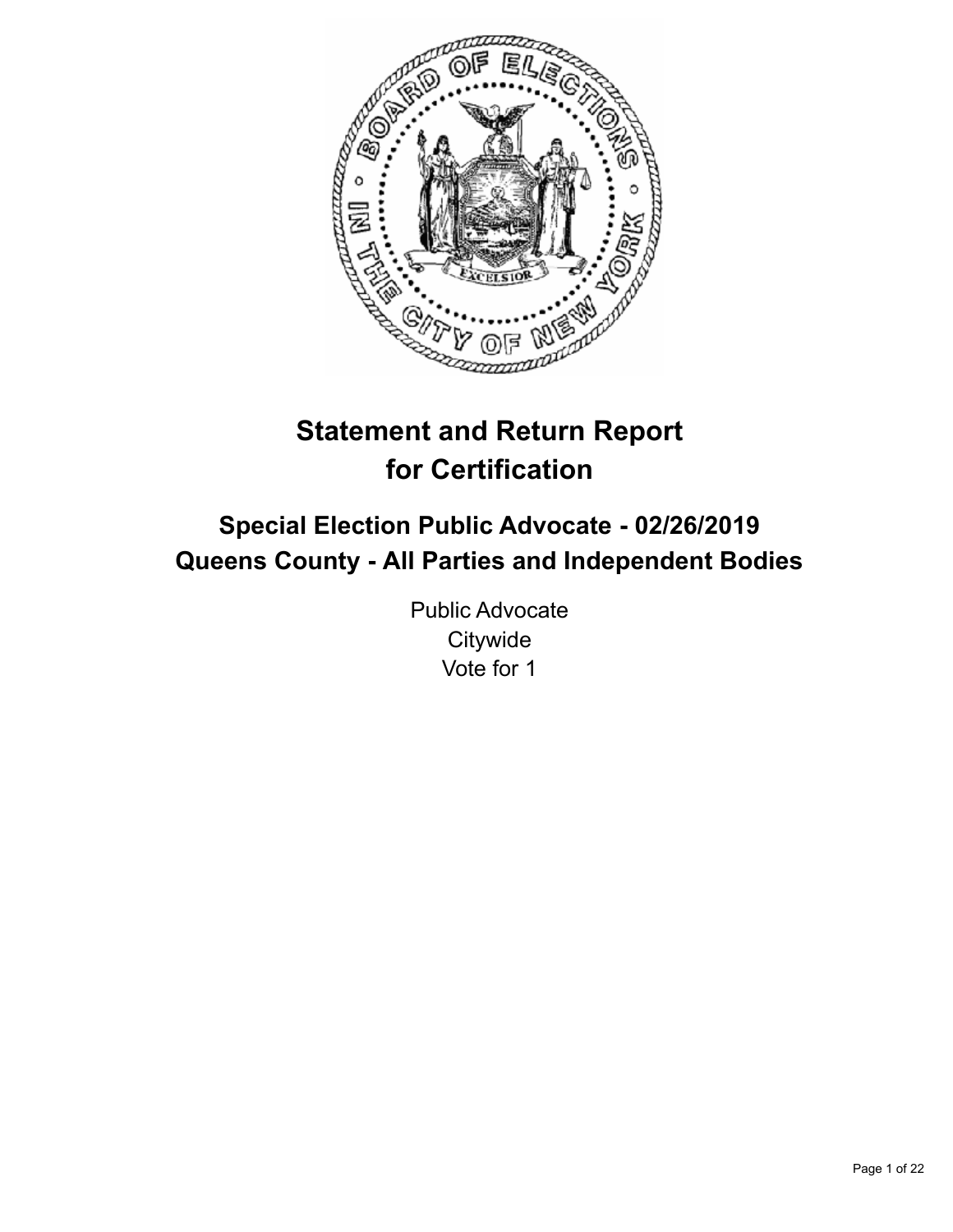

| PUBLIC COUNTER                                           | 10,214 |
|----------------------------------------------------------|--------|
| <b>MANUALLY COUNTED EMERGENCY</b>                        | 0      |
| <b>ABSENTEE / MILITARY</b>                               | 586    |
| AFFIDAVIT                                                | 25     |
| <b>Total Ballots</b>                                     | 10,825 |
| Less - Inapplicable Federal/Special Presidential Ballots | 0      |
| <b>Total Applicable Ballots</b>                          | 10,825 |
| MELISSA MARK-VIVERITO (FIX THE MTA)                      | 455    |
| MICHAEL A. BLAKE (FOR THE PEOPLE)                        | 389    |
| DAWN L. SMALLS (NO MORE DELAYS)                          | 159    |
| ERIC A. ULRICH (COMMON SENSE)                            | 7,755  |
| YDANIS RODRIGUEZ (UNITE IMMIGRANTS)                      | 184    |
| DANIEL J. O'DONNELL (EQUALITY FOR ALL)                   | 108    |
| RAFAEL L. ESPINAL JR. (LIVABLE CITY)                     | 114    |
| LATRICE M. WALKER (POWER FORWARD)                        | 42     |
| JUMAANE D. WILLIAMS (IT'S TIME LET'S GO)                 | 916    |
| RON KIM (NO AMAZON)                                      | 77     |
| BENJAMIN L. YEE (COMMUNITY STRONG)                       | 65     |
| A. MANNY ALICANDRO (BETTER LEADERS)                      | 62     |
| NOMIKI D. KONST (PAY FOLKS MORE)                         | 94     |
| DAVID EISENBACH (STOP REBNY)                             | 19     |
| JARED RICH (JARED RICH FOR NYC)                          | 19     |
| ANTHONY TONY HERBERT (RESIDENTS FIRST)                   | 54     |
| HELAL A. SHEIKH (FRIENDS OF HELAL)                       | 209    |
| ALLAN W. JENNINGS JR. (WRITE-IN)                         | 1      |
| BARBARA HESS (WRITE-IN)                                  | 1      |
| <b>BUCK ROGERS (WRITE-IN)</b>                            | 1      |
| DAVID DOBLACK (WRITE-IN)                                 | 1      |
| FRANK DARDANI (WRITE-IN)                                 | 1      |
| KEVIN AITA (WRITE-IN)                                    | 2      |
| MIKE SCALA (WRITE-IN)                                    | 1      |
| SCOTT MCCARTHY (WRITE-IN)                                | 12     |
| SEAN BAGZ RUDOLPH (WRITE-IN)                             | 1      |
| UNATTRIBUTABLE WRITE-IN (WRITE-IN)                       | 1      |
| UNCOUNTED WRITE-IN PER STATUTE (WRITE-IN)                | 2      |
| <b>Total Votes</b>                                       | 10,745 |
| Unrecorded                                               | 80     |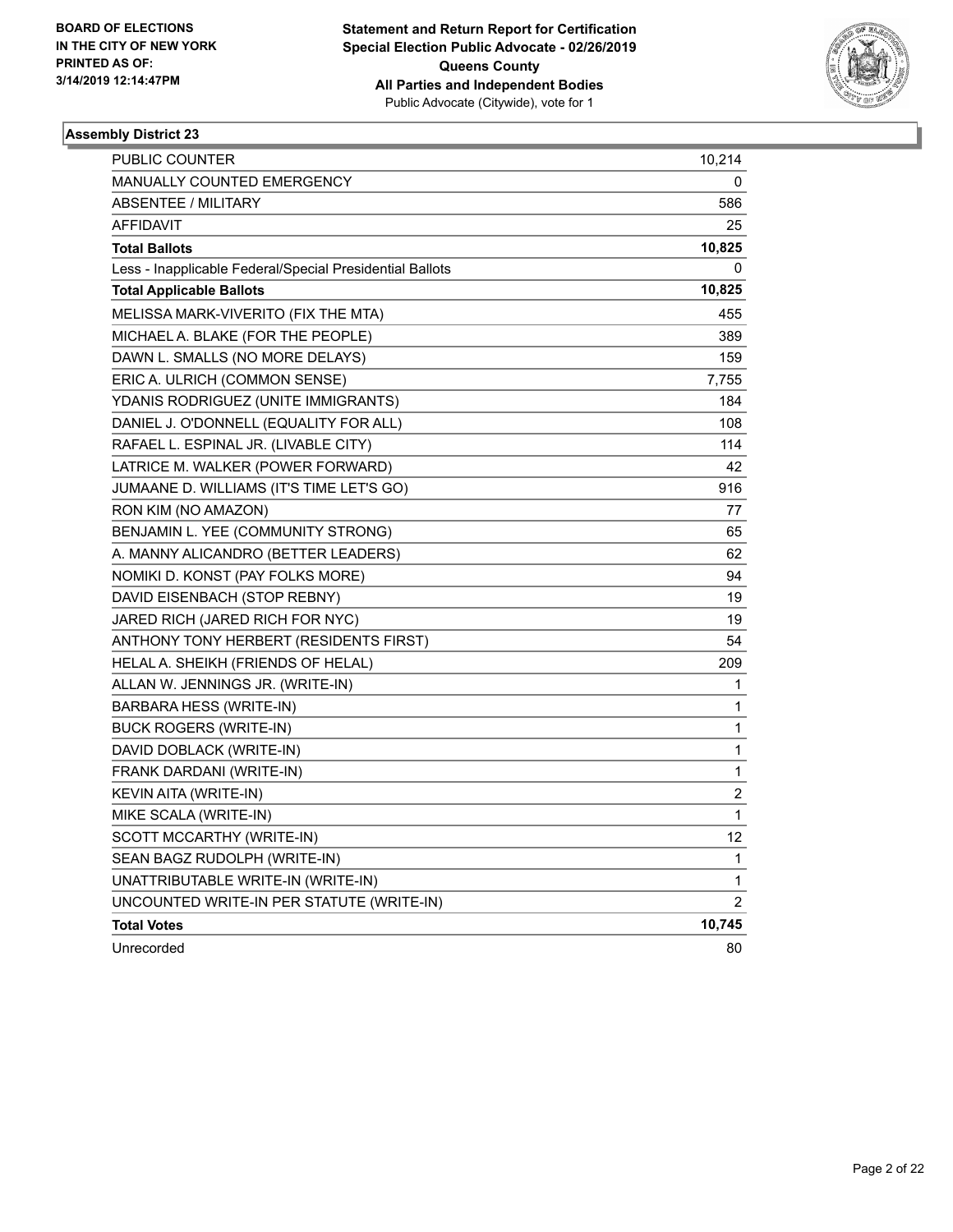

| PUBLIC COUNTER                                           | 4,472          |
|----------------------------------------------------------|----------------|
| MANUALLY COUNTED EMERGENCY                               | 0              |
| <b>ABSENTEE / MILITARY</b>                               | 296            |
| <b>AFFIDAVIT</b>                                         | 20             |
| <b>Total Ballots</b>                                     | 4,788          |
| Less - Inapplicable Federal/Special Presidential Ballots | 0              |
| <b>Total Applicable Ballots</b>                          | 4,788          |
| MELISSA MARK-VIVERITO (FIX THE MTA)                      | 524            |
| MICHAEL A. BLAKE (FOR THE PEOPLE)                        | 374            |
| DAWN L. SMALLS (NO MORE DELAYS)                          | 198            |
| ERIC A. ULRICH (COMMON SENSE)                            | 1,081          |
| YDANIS RODRIGUEZ (UNITE IMMIGRANTS)                      | 182            |
| DANIEL J. O'DONNELL (EQUALITY FOR ALL)                   | 90             |
| RAFAEL L. ESPINAL JR. (LIVABLE CITY)                     | 66             |
| LATRICE M. WALKER (POWER FORWARD)                        | 26             |
| JUMAANE D. WILLIAMS (IT'S TIME LET'S GO)                 | 1,018          |
| RON KIM (NO AMAZON)                                      | 235            |
| BENJAMIN L. YEE (COMMUNITY STRONG)                       | 136            |
| A. MANNY ALICANDRO (BETTER LEADERS)                      | 82             |
| NOMIKI D. KONST (PAY FOLKS MORE)                         | 111            |
| DAVID EISENBACH (STOP REBNY)                             | 44             |
| JARED RICH (JARED RICH FOR NYC)                          | 23             |
| ANTHONY TONY HERBERT (RESIDENTS FIRST)                   | 45             |
| HELAL A. SHEIKH (FRIENDS OF HELAL)                       | 476            |
| DAVID SCHWARTZ (WRITE-IN)                                | 1              |
| HUGH M. REILLY (WRITE-IN)                                | $\mathbf{1}$   |
| LETITIA JAMES (WRITE-IN)                                 | $\mathbf{1}$   |
| SCOTT MCCARTHY (WRITE-IN)                                | $\mathbf{1}$   |
| UNATTRIBUTABLE WRITE-IN (WRITE-IN)                       | $\overline{2}$ |
| UNCOUNTED WRITE-IN PER STATUTE (WRITE-IN)                | 3              |
| <b>Total Votes</b>                                       | 4,720          |
| Unrecorded                                               | 68             |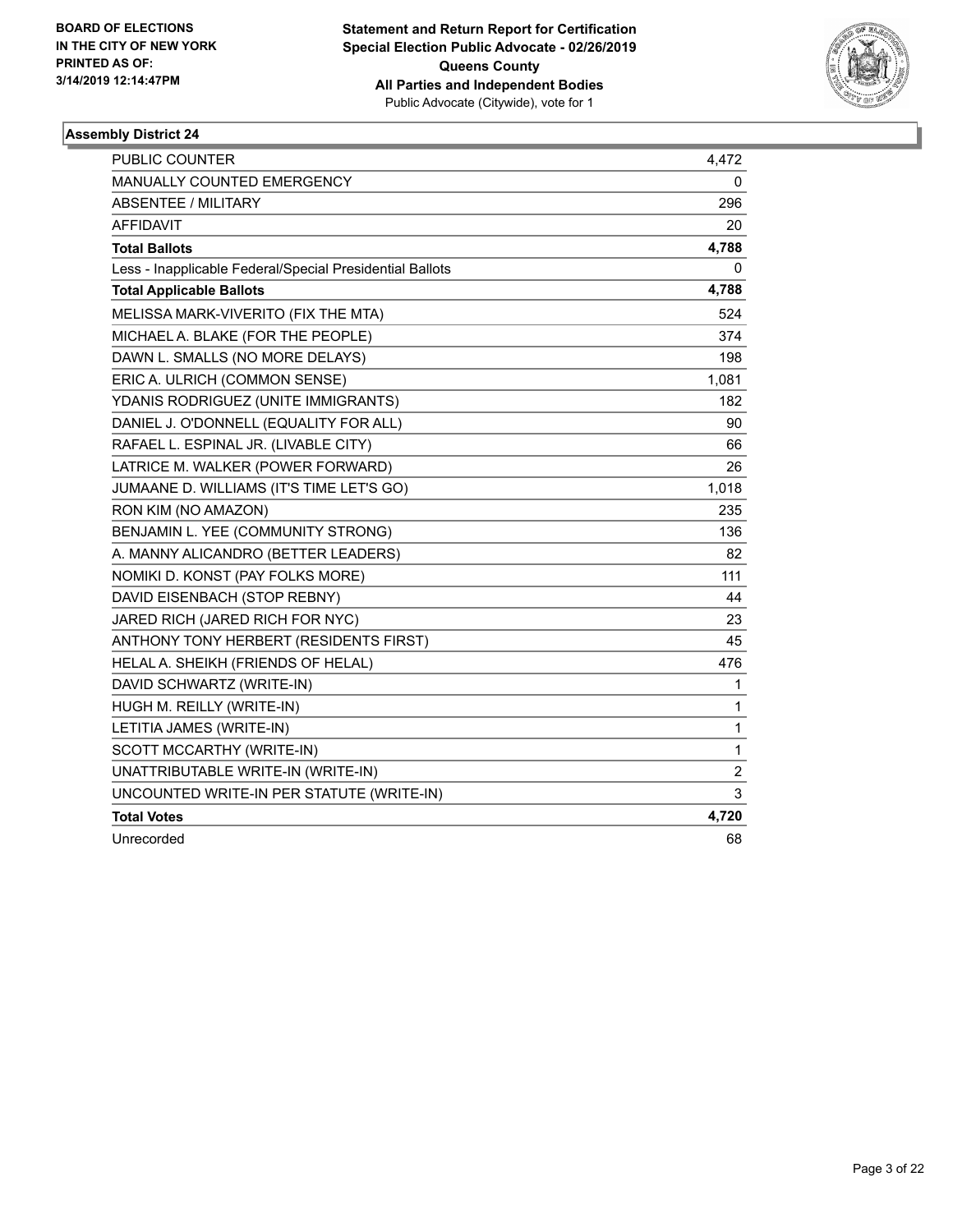

| <b>PUBLIC COUNTER</b>                                    | 4,526        |
|----------------------------------------------------------|--------------|
| MANUALLY COUNTED EMERGENCY                               | 0            |
| <b>ABSENTEE / MILITARY</b>                               | 158          |
| AFFIDAVIT                                                | 12           |
| <b>Total Ballots</b>                                     | 4,696        |
| Less - Inapplicable Federal/Special Presidential Ballots | 0            |
| <b>Total Applicable Ballots</b>                          | 4,696        |
| MELISSA MARK-VIVERITO (FIX THE MTA)                      | 379          |
| MICHAEL A. BLAKE (FOR THE PEOPLE)                        | 215          |
| DAWN L. SMALLS (NO MORE DELAYS)                          | 121          |
| ERIC A. ULRICH (COMMON SENSE)                            | 1,466        |
| YDANIS RODRIGUEZ (UNITE IMMIGRANTS)                      | 94           |
| DANIEL J. O'DONNELL (EQUALITY FOR ALL)                   | 92           |
| RAFAEL L. ESPINAL JR. (LIVABLE CITY)                     | 51           |
| LATRICE M. WALKER (POWER FORWARD)                        | 4            |
| JUMAANE D. WILLIAMS (IT'S TIME LET'S GO)                 | 584          |
| RON KIM (NO AMAZON)                                      | 832          |
| BENJAMIN L. YEE (COMMUNITY STRONG)                       | 474          |
| A. MANNY ALICANDRO (BETTER LEADERS)                      | 115          |
| NOMIKI D. KONST (PAY FOLKS MORE)                         | 102          |
| DAVID EISENBACH (STOP REBNY)                             | 38           |
| JARED RICH (JARED RICH FOR NYC)                          | 15           |
| ANTHONY TONY HERBERT (RESIDENTS FIRST)                   | 38           |
| HELAL A. SHEIKH (FRIENDS OF HELAL)                       | 20           |
| ANNA LEE TAYLOR (WRITE-IN)                               | 1            |
| DUONG TRAN (WRITE-IN)                                    | $\mathbf{1}$ |
| <b>GARY POPKIN (WRITE-IN)</b>                            | 1            |
| ROBERTO ROSSI (WRITE-IN)                                 | $\mathbf{1}$ |
| SAMANTHA PHILOMENA PALERMO (WRITE-IN)                    | 1            |
| UNATTRIBUTABLE WRITE-IN (WRITE-IN)                       | 2            |
| ZANE TENENBAUM (WRITE-IN)                                | 1            |
| <b>Total Votes</b>                                       | 4,648        |
| Unrecorded                                               | 48           |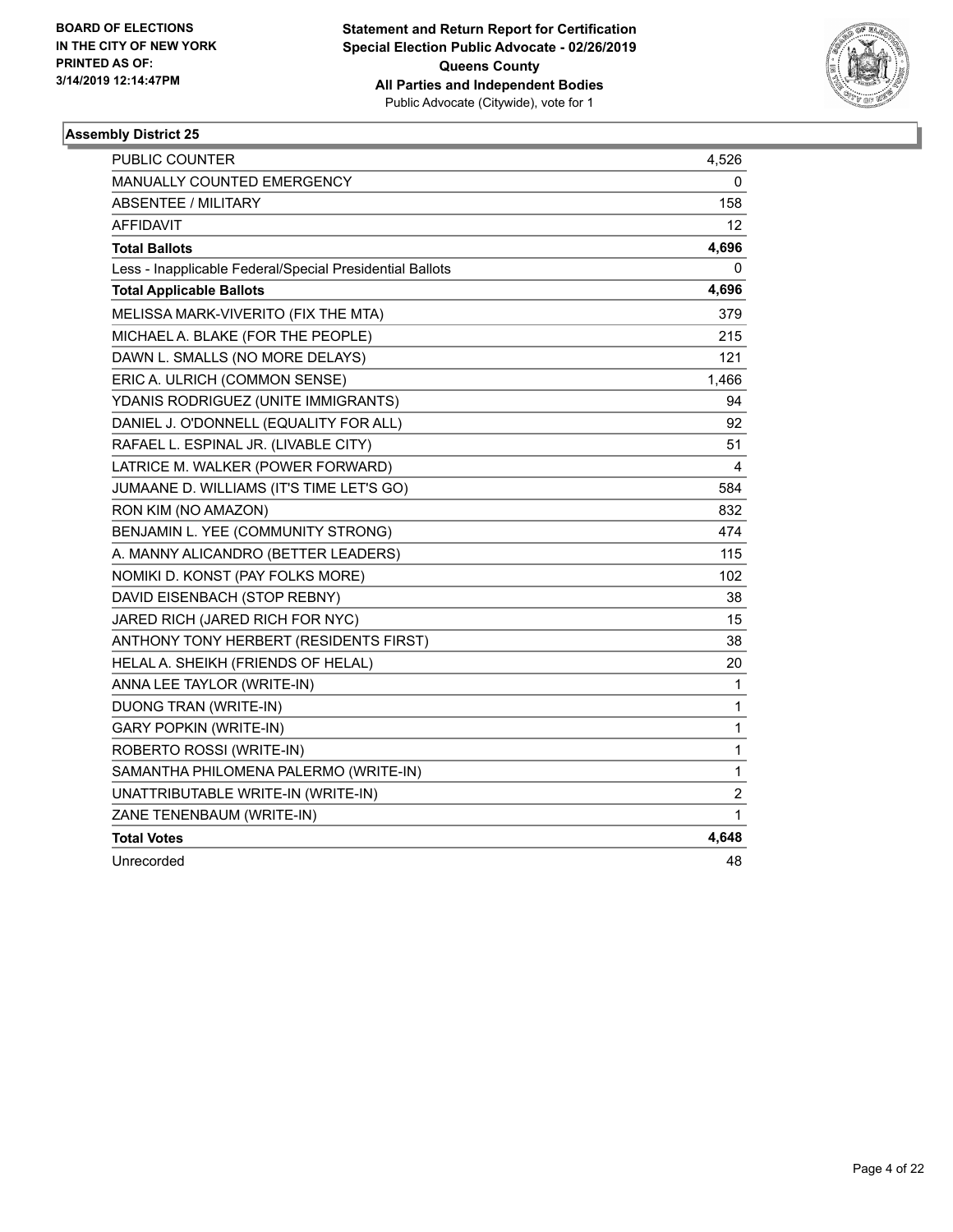

| PUBLIC COUNTER                                           | 6,530       |
|----------------------------------------------------------|-------------|
| MANUALLY COUNTED EMERGENCY                               | 0           |
| ABSENTEE / MILITARY                                      | 348         |
| <b>AFFIDAVIT</b>                                         | 13          |
| <b>Total Ballots</b>                                     | 6,891       |
| Less - Inapplicable Federal/Special Presidential Ballots | 0           |
| <b>Total Applicable Ballots</b>                          | 6,891       |
| MELISSA MARK-VIVERITO (FIX THE MTA)                      | 534         |
| MICHAEL A. BLAKE (FOR THE PEOPLE)                        | 296         |
| DAWN L. SMALLS (NO MORE DELAYS)                          | 230         |
| ERIC A. ULRICH (COMMON SENSE)                            | 3,120       |
| YDANIS RODRIGUEZ (UNITE IMMIGRANTS)                      | 80          |
| DANIEL J. O'DONNELL (EQUALITY FOR ALL)                   | 156         |
| RAFAEL L. ESPINAL JR. (LIVABLE CITY)                     | 95          |
| LATRICE M. WALKER (POWER FORWARD)                        | 9           |
| JUMAANE D. WILLIAMS (IT'S TIME LET'S GO)                 | 686         |
| RON KIM (NO AMAZON)                                      | 831         |
| BENJAMIN L. YEE (COMMUNITY STRONG)                       | 250         |
| A. MANNY ALICANDRO (BETTER LEADERS)                      | 150         |
| NOMIKI D. KONST (PAY FOLKS MORE)                         | 164         |
| DAVID EISENBACH (STOP REBNY)                             | 97          |
| JARED RICH (JARED RICH FOR NYC)                          | 33          |
| ANTHONY TONY HERBERT (RESIDENTS FIRST)                   | 63          |
| HELAL A. SHEIKH (FRIENDS OF HELAL)                       | 10          |
| DANIEL CHRISTMANN (WRITE-IN)                             | 1           |
| DAVID ROSASCO (WRITE-IN)                                 | 1           |
| FRANCISCO MOYA (WRITE-IN)                                | 1           |
| MARVIN L. WEINBERG (WRITE-IN)                            | 1           |
| NICHOLAS KOSTOPOULOS (WRITE-IN)                          | 1           |
| ROBERT SPERANZA (WRITE-IN)                               | $\mathbf 1$ |
| SAM WEPRIN (WRITE-IN)                                    | $\mathbf 1$ |
| TONY AVELLA (WRITE-IN)                                   | 1           |
| UNATTRIBUTABLE WRITE-IN (WRITE-IN)                       | 4           |
| <b>Total Votes</b>                                       | 6,816       |
| Unrecorded                                               | 75          |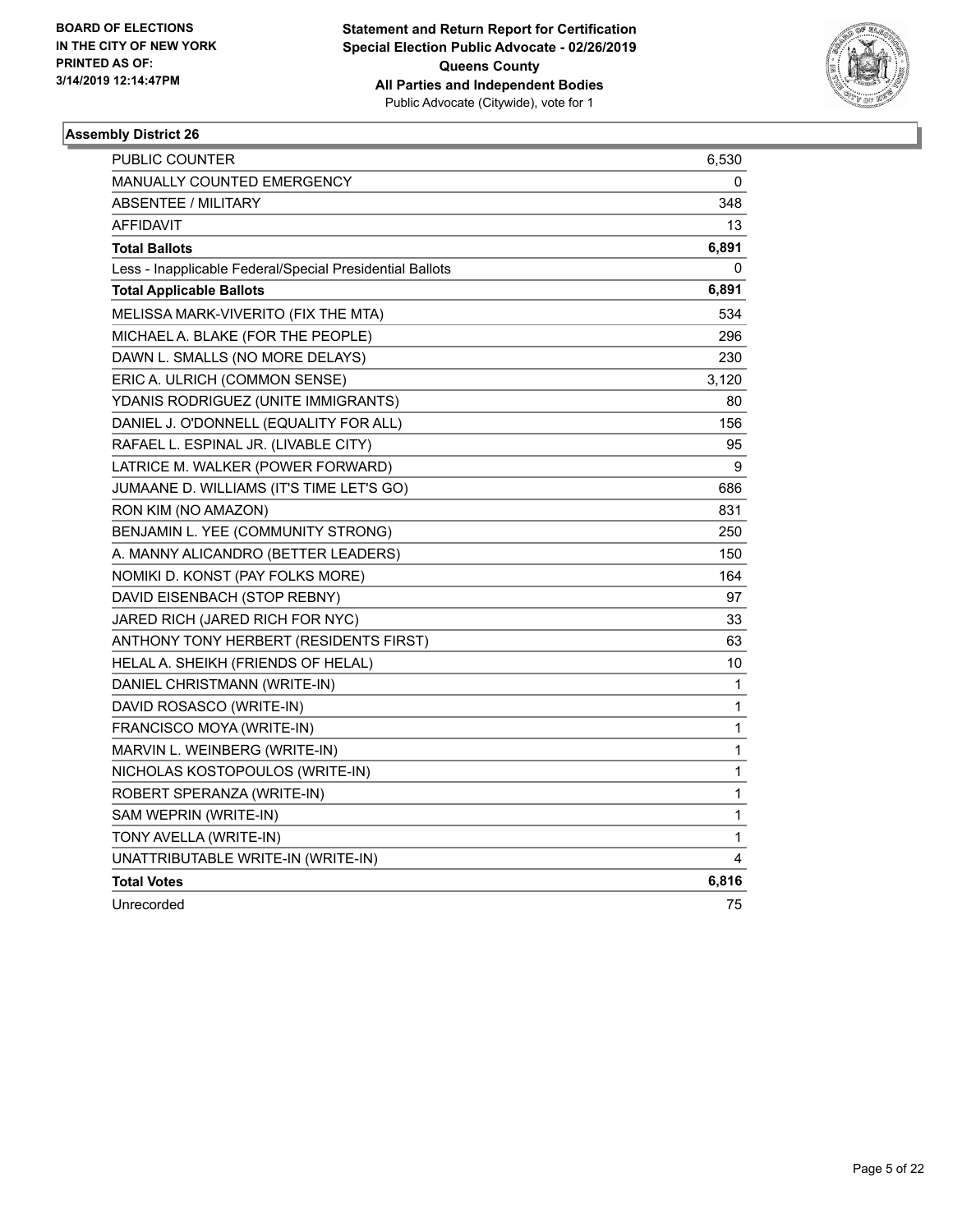

| PUBLIC COUNTER                                           | 5,752        |
|----------------------------------------------------------|--------------|
| MANUALLY COUNTED EMERGENCY                               | 0            |
| <b>ABSENTEE / MILITARY</b>                               | 310          |
| <b>AFFIDAVIT</b>                                         | 17           |
| <b>Total Ballots</b>                                     | 6,079        |
| Less - Inapplicable Federal/Special Presidential Ballots | 0            |
| <b>Total Applicable Ballots</b>                          | 6,079        |
| MELISSA MARK-VIVERITO (FIX THE MTA)                      | 652          |
| MICHAEL A. BLAKE (FOR THE PEOPLE)                        | 364          |
| DAWN L. SMALLS (NO MORE DELAYS)                          | 164          |
| ERIC A. ULRICH (COMMON SENSE)                            | 2,681        |
| YDANIS RODRIGUEZ (UNITE IMMIGRANTS)                      | 173          |
| DANIEL J. O'DONNELL (EQUALITY FOR ALL)                   | 111          |
| RAFAEL L. ESPINAL JR. (LIVABLE CITY)                     | 109          |
| LATRICE M. WALKER (POWER FORWARD)                        | 16           |
| JUMAANE D. WILLIAMS (IT'S TIME LET'S GO)                 | 825          |
| RON KIM (NO AMAZON)                                      | 340          |
| BENJAMIN L. YEE (COMMUNITY STRONG)                       | 177          |
| A. MANNY ALICANDRO (BETTER LEADERS)                      | 120          |
| NOMIKI D. KONST (PAY FOLKS MORE)                         | 140          |
| DAVID EISENBACH (STOP REBNY)                             | 77           |
| JARED RICH (JARED RICH FOR NYC)                          | 14           |
| ANTHONY TONY HERBERT (RESIDENTS FIRST)                   | 29           |
| HELAL A. SHEIKH (FRIENDS OF HELAL)                       | 28           |
| DANIEL CHRISTMANN (WRITE-IN)                             | 1            |
| FREDDY MERCURY (WRITE-IN)                                | $\mathbf{1}$ |
| <b>GALE BREWER (WRITE-IN)</b>                            | $\mathbf{1}$ |
| JAMES LANE (WRITE-IN)                                    | $\mathbf{1}$ |
| JUSTIN WAJ SECTES (WRITE-IN)                             | $\mathbf{1}$ |
| MICKEY MOUSE (WRITE-IN)                                  | 1            |
| UNATTRIBUTABLE WRITE-IN (WRITE-IN)                       | 2            |
| <b>Total Votes</b>                                       | 6,028        |
| Unrecorded                                               | 51           |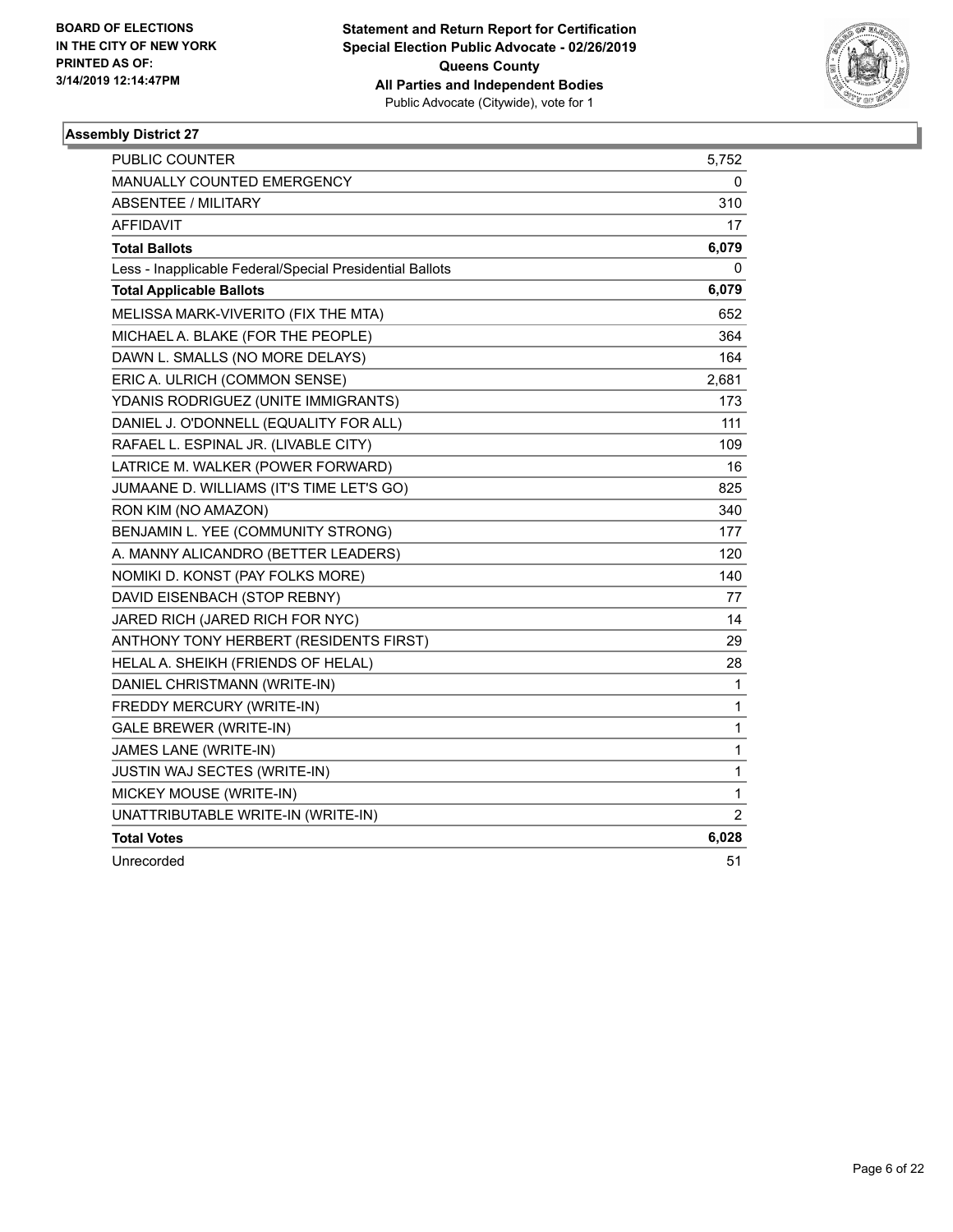

| <b>PUBLIC COUNTER</b>                                    | 6,945                   |
|----------------------------------------------------------|-------------------------|
| MANUALLY COUNTED EMERGENCY                               | 0                       |
| <b>ABSENTEE / MILITARY</b>                               | 347                     |
| AFFIDAVIT                                                | 26                      |
| <b>Total Ballots</b>                                     | 7,318                   |
| Less - Inapplicable Federal/Special Presidential Ballots | 0                       |
| <b>Total Applicable Ballots</b>                          | 7,318                   |
| MELISSA MARK-VIVERITO (FIX THE MTA)                      | 702                     |
| MICHAEL A. BLAKE (FOR THE PEOPLE)                        | 345                     |
| DAWN L. SMALLS (NO MORE DELAYS)                          | 291                     |
| ERIC A. ULRICH (COMMON SENSE)                            | 3,317                   |
| YDANIS RODRIGUEZ (UNITE IMMIGRANTS)                      | 103                     |
| DANIEL J. O'DONNELL (EQUALITY FOR ALL)                   | 169                     |
| RAFAEL L. ESPINAL JR. (LIVABLE CITY)                     | 221                     |
| LATRICE M. WALKER (POWER FORWARD)                        | 15                      |
| JUMAANE D. WILLIAMS (IT'S TIME LET'S GO)                 | 1,048                   |
| RON KIM (NO AMAZON)                                      | 309                     |
| BENJAMIN L. YEE (COMMUNITY STRONG)                       | 299                     |
| A. MANNY ALICANDRO (BETTER LEADERS)                      | 65                      |
| NOMIKI D. KONST (PAY FOLKS MORE)                         | 175                     |
| DAVID EISENBACH (STOP REBNY)                             | 72                      |
| JARED RICH (JARED RICH FOR NYC)                          | 36                      |
| ANTHONY TONY HERBERT (RESIDENTS FIRST)                   | 39                      |
| HELAL A. SHEIKH (FRIENDS OF HELAL)                       | 31                      |
| BILL DONAHUE (WRITE-IN)                                  | 1                       |
| IFEOMA IKE (WRITE-IN)                                    | $\mathbf{1}$            |
| JAMES LANE (WRITE-IN)                                    | 1                       |
| JOSEPH CROWLEY (WRITE-IN)                                | 1                       |
| LAWRENCE H. SCHIMMEL (WRITE-IN)                          | 1                       |
| MELINDA KATZ (WRITE-IN)                                  | 1                       |
| MOCHI CHAN-HUANG (WRITE-IN)                              | 1                       |
| NICOLE L BRAMSTEDT (WRITE-IN)                            | $\mathbf{1}$            |
| ROSE MARIE IACOVONE (WRITE-IN)                           | 1                       |
| RYAN DEBIASE (WRITE-IN)                                  | 1                       |
| SCOTT L. FREDRICKS (WRITE-IN)                            | 1                       |
| THEO CHINO (WRITE-IN)                                    | 1                       |
| UNATTRIBUTABLE WRITE-IN (WRITE-IN)                       | $\overline{\mathbf{c}}$ |
| UNCOUNTED WRITE-IN PER STATUTE (WRITE-IN)                | $\overline{c}$          |
| ZEPHYR TEACHOUT (WRITE-IN)                               | 1                       |
| <b>Total Votes</b>                                       | 7,254                   |
| Unrecorded                                               | 64                      |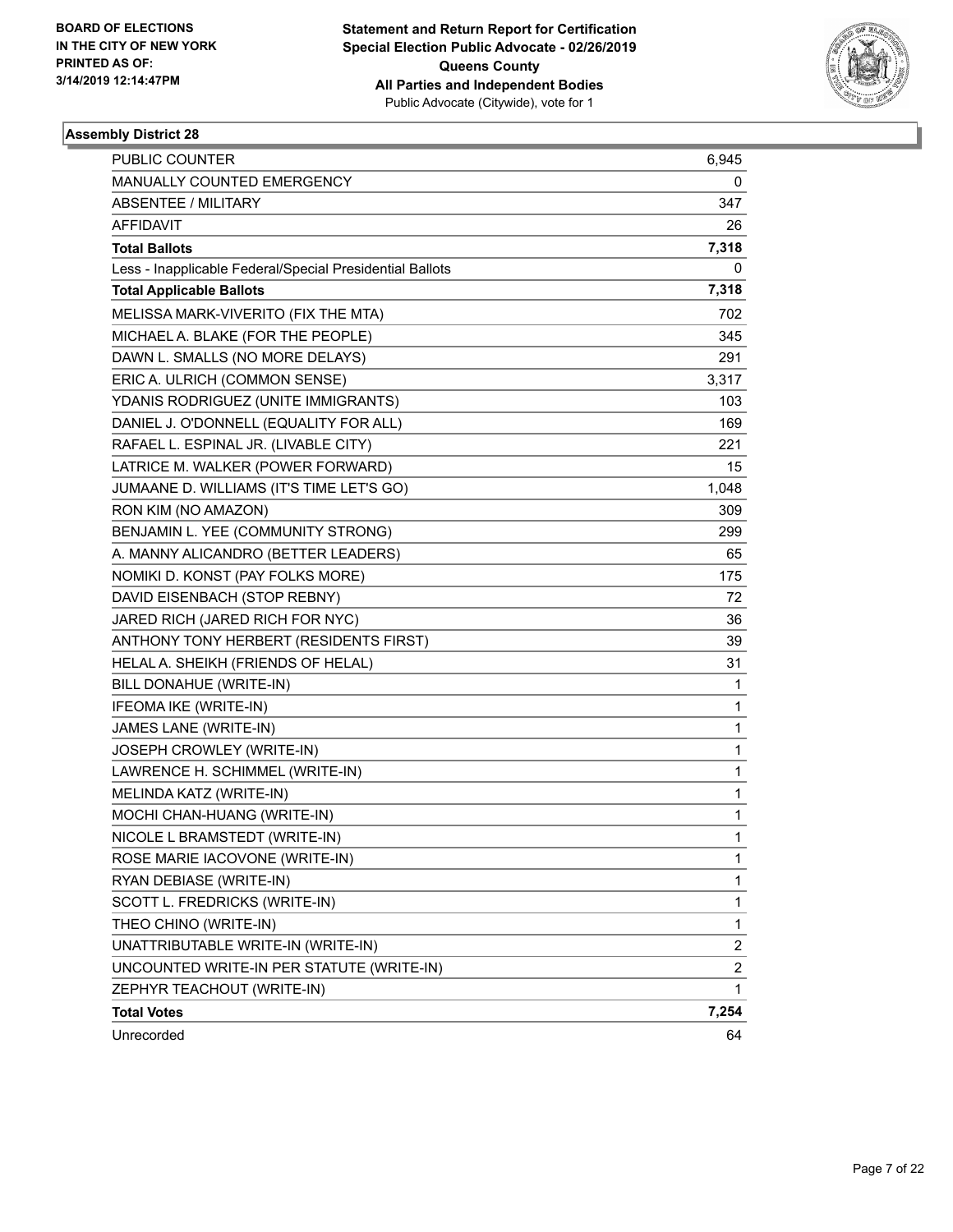

| <b>PUBLIC COUNTER</b>                                    | 4,831          |
|----------------------------------------------------------|----------------|
| <b>MANUALLY COUNTED EMERGENCY</b>                        | 0              |
| <b>ABSENTEE / MILITARY</b>                               | 188            |
| <b>AFFIDAVIT</b>                                         | 16             |
| <b>Total Ballots</b>                                     | 5,035          |
| Less - Inapplicable Federal/Special Presidential Ballots | 0              |
| <b>Total Applicable Ballots</b>                          | 5,035          |
| MELISSA MARK-VIVERITO (FIX THE MTA)                      | 284            |
| MICHAEL A. BLAKE (FOR THE PEOPLE)                        | 1,019          |
| DAWN L. SMALLS (NO MORE DELAYS)                          | 293            |
| ERIC A. ULRICH (COMMON SENSE)                            | 137            |
| YDANIS RODRIGUEZ (UNITE IMMIGRANTS)                      | 88             |
| DANIEL J. O'DONNELL (EQUALITY FOR ALL)                   | 43             |
| RAFAEL L. ESPINAL JR. (LIVABLE CITY)                     | 34             |
| LATRICE M. WALKER (POWER FORWARD)                        | 50             |
| JUMAANE D. WILLIAMS (IT'S TIME LET'S GO)                 | 2,645          |
| RON KIM (NO AMAZON)                                      | 57             |
| BENJAMIN L. YEE (COMMUNITY STRONG)                       | 25             |
| A. MANNY ALICANDRO (BETTER LEADERS)                      | 17             |
| NOMIKI D. KONST (PAY FOLKS MORE)                         | 29             |
| DAVID EISENBACH (STOP REBNY)                             | 13             |
| JARED RICH (JARED RICH FOR NYC)                          | 2              |
| ANTHONY TONY HERBERT (RESIDENTS FIRST)                   | 41             |
| HELAL A. SHEIKH (FRIENDS OF HELAL)                       | 208            |
| ERIC ADAMS (WRITE-IN)                                    | $\overline{c}$ |
| LINDA GUILLEBEAUX (WRITE-IN)                             | $\mathbf{1}$   |
| PATRICIA SCOTT (WRITE-IN)                                | 1              |
| SCOTT MCCARTHY (WRITE-IN)                                | 1              |
| <b>Total Votes</b>                                       | 4,990          |
| Unrecorded                                               | 45             |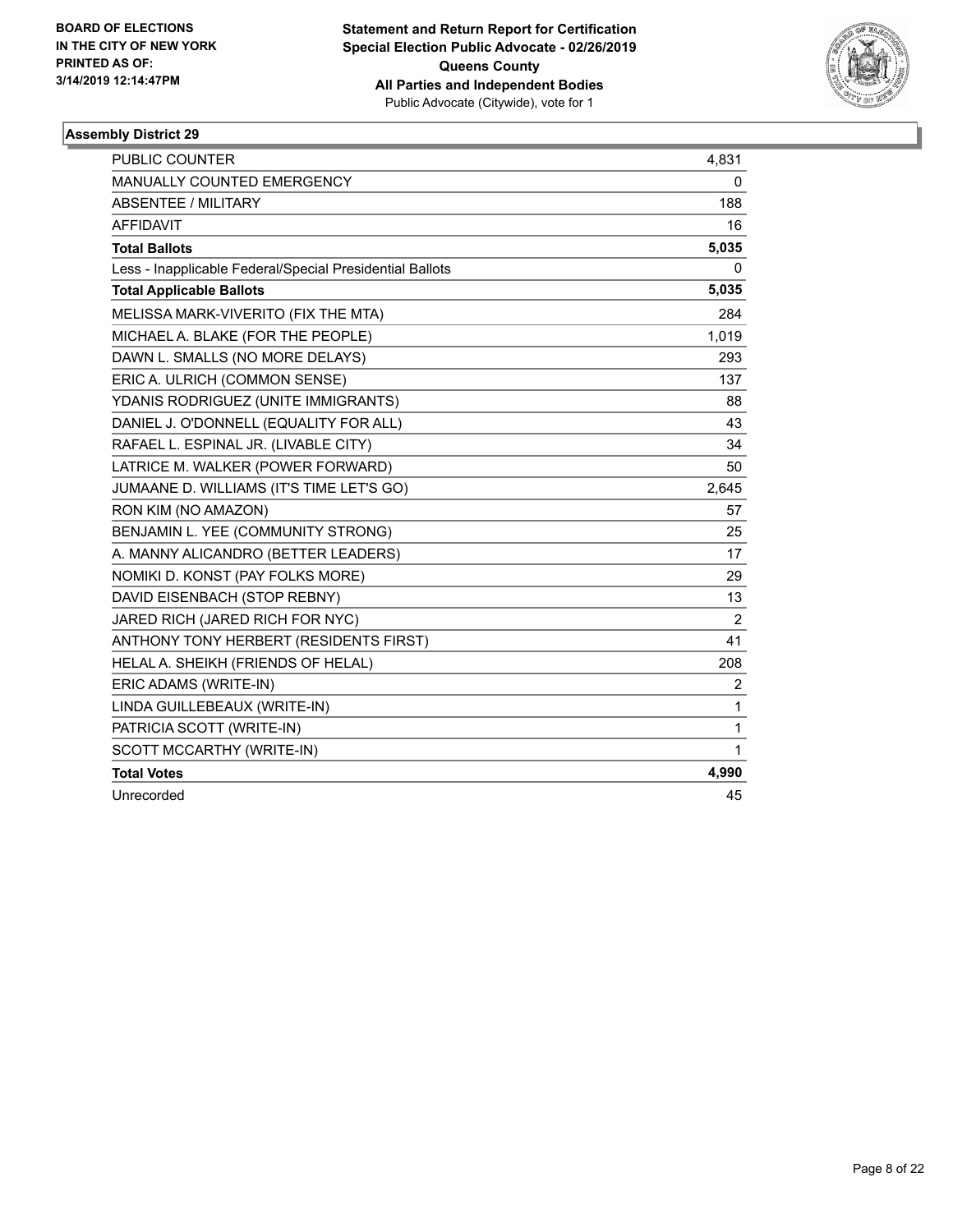

| PUBLIC COUNTER                                           | 5,928 |
|----------------------------------------------------------|-------|
| MANUALLY COUNTED EMERGENCY                               | 0     |
| <b>ABSENTEE / MILITARY</b>                               | 249   |
| <b>AFFIDAVIT</b>                                         | 24    |
| <b>Total Ballots</b>                                     | 6,201 |
| Less - Inapplicable Federal/Special Presidential Ballots | 0     |
| <b>Total Applicable Ballots</b>                          | 6,201 |
| MELISSA MARK-VIVERITO (FIX THE MTA)                      | 667   |
| MICHAEL A. BLAKE (FOR THE PEOPLE)                        | 227   |
| DAWN L. SMALLS (NO MORE DELAYS)                          | 185   |
| ERIC A. ULRICH (COMMON SENSE)                            | 2,551 |
| YDANIS RODRIGUEZ (UNITE IMMIGRANTS)                      | 175   |
| DANIEL J. O'DONNELL (EQUALITY FOR ALL)                   | 161   |
| RAFAEL L. ESPINAL JR. (LIVABLE CITY)                     | 181   |
| LATRICE M. WALKER (POWER FORWARD)                        | 11    |
| JUMAANE D. WILLIAMS (IT'S TIME LET'S GO)                 | 848   |
| RON KIM (NO AMAZON)                                      | 335   |
| BENJAMIN L. YEE (COMMUNITY STRONG)                       | 167   |
| A. MANNY ALICANDRO (BETTER LEADERS)                      | 67    |
| NOMIKI D. KONST (PAY FOLKS MORE)                         | 229   |
| DAVID EISENBACH (STOP REBNY)                             | 68    |
| JARED RICH (JARED RICH FOR NYC)                          | 11    |
| ANTHONY TONY HERBERT (RESIDENTS FIRST)                   | 33    |
| HELAL A. SHEIKH (FRIENDS OF HELAL)                       | 221   |
| DANIEL CHRISTMANN (WRITE-IN)                             | 1     |
| JACK O'SULLIVAN (WRITE-IN)                               | 1     |
| LOGAN FLOTTE (WRITE-IN)                                  | 1     |
| NATHANAEL GALLEGOS (WRITE-IN)                            | 1     |
| NIRVARDO LOPEZ (WRITE-IN)                                | 1     |
| STEPHEN MYSOCAV (WRITE-IN)                               | 1     |
| UNATTRIBUTABLE WRITE-IN (WRITE-IN)                       | 6     |
| <b>Total Votes</b>                                       | 6,149 |
| Unrecorded                                               | 52    |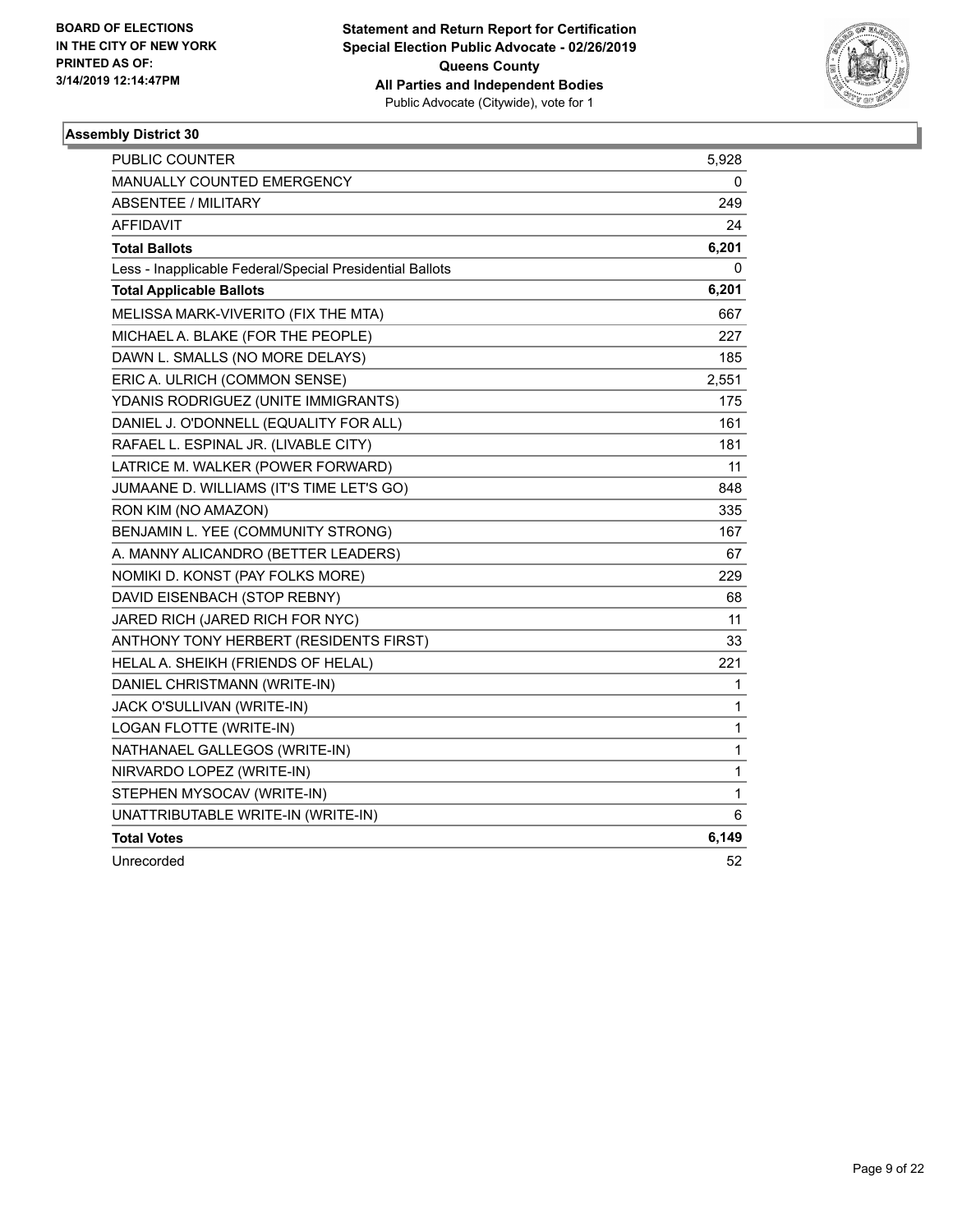

| <b>PUBLIC COUNTER</b>                                    | 3,302       |
|----------------------------------------------------------|-------------|
| MANUALLY COUNTED EMERGENCY                               | 0           |
| <b>ABSENTEE / MILITARY</b>                               | 178         |
| <b>AFFIDAVIT</b>                                         | 22          |
| <b>Total Ballots</b>                                     | 3,502       |
| Less - Inapplicable Federal/Special Presidential Ballots | 0           |
| <b>Total Applicable Ballots</b>                          | 3,502       |
| MELISSA MARK-VIVERITO (FIX THE MTA)                      | 274         |
| MICHAEL A. BLAKE (FOR THE PEOPLE)                        | 569         |
| DAWN L. SMALLS (NO MORE DELAYS)                          | 164         |
| ERIC A. ULRICH (COMMON SENSE)                            | 467         |
| YDANIS RODRIGUEZ (UNITE IMMIGRANTS)                      | 134         |
| DANIEL J. O'DONNELL (EQUALITY FOR ALL)                   | 44          |
| RAFAEL L. ESPINAL JR. (LIVABLE CITY)                     | 49          |
| LATRICE M. WALKER (POWER FORWARD)                        | 44          |
| JUMAANE D. WILLIAMS (IT'S TIME LET'S GO)                 | 1,520       |
| RON KIM (NO AMAZON)                                      | 30          |
| BENJAMIN L. YEE (COMMUNITY STRONG)                       | 16          |
| A. MANNY ALICANDRO (BETTER LEADERS)                      | 20          |
| NOMIKI D. KONST (PAY FOLKS MORE)                         | 42          |
| DAVID EISENBACH (STOP REBNY)                             | 8           |
| JARED RICH (JARED RICH FOR NYC)                          | $\mathsf 3$ |
| ANTHONY TONY HERBERT (RESIDENTS FIRST)                   | 35          |
| HELAL A. SHEIKH (FRIENDS OF HELAL)                       | 37          |
| ALLAN W. JENNINGS JR. (WRITE-IN)                         | 1           |
| NIKKI MAY KATEMAN (WRITE-IN)                             | 1           |
| SCOTT MCCARTHY (WRITE-IN)                                | 1           |
| UNATTRIBUTABLE WRITE-IN (WRITE-IN)                       | 4           |
| UNCOUNTED WRITE-IN PER STATUTE (WRITE-IN)                | 1           |
| <b>Total Votes</b>                                       | 3,464       |
| Unrecorded                                               | 38          |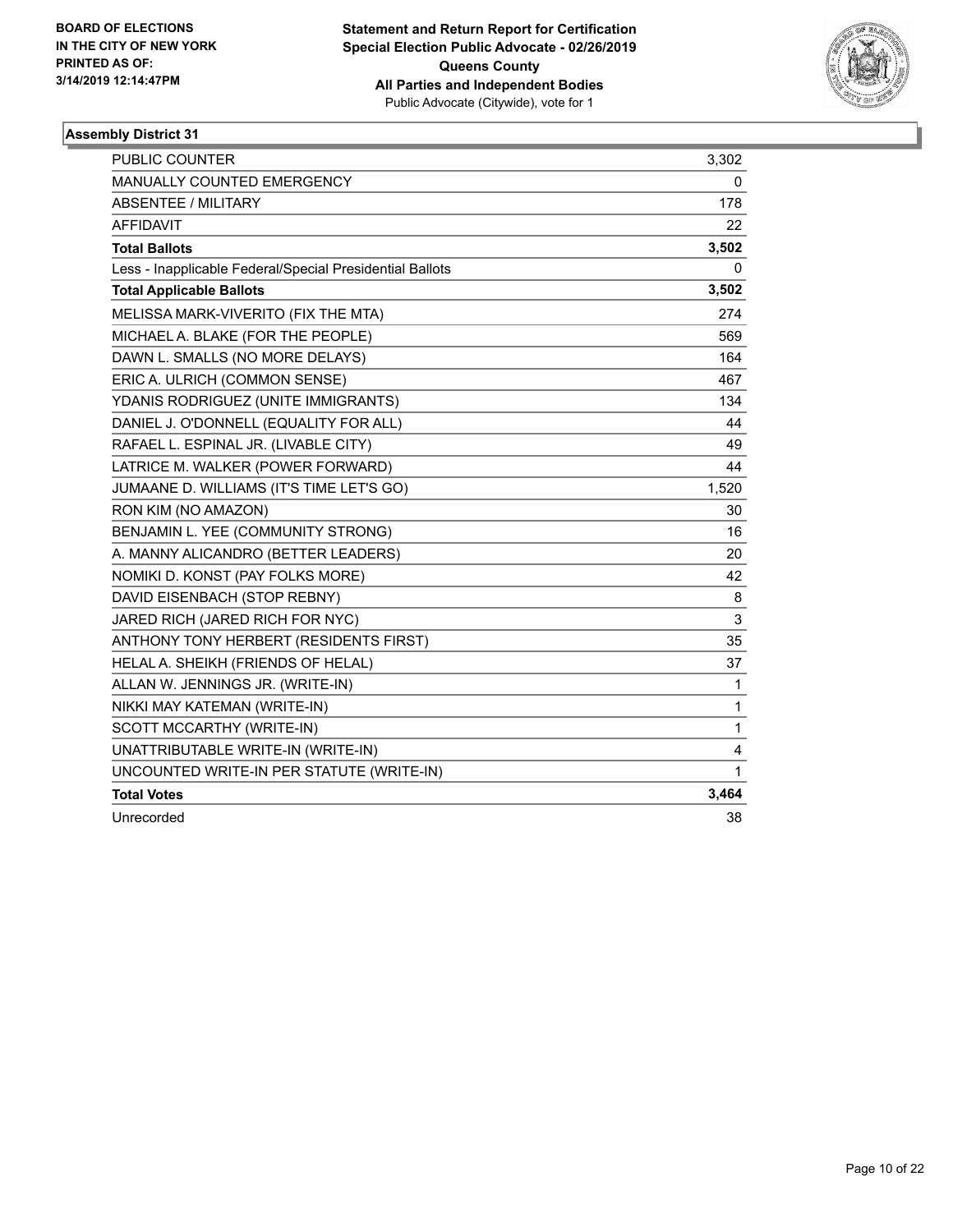

| <b>PUBLIC COUNTER</b>                                    | 5,194          |
|----------------------------------------------------------|----------------|
| <b>MANUALLY COUNTED EMERGENCY</b>                        | 0              |
| ABSENTEE / MILITARY                                      | 258            |
| <b>AFFIDAVIT</b>                                         | 14             |
| <b>Total Ballots</b>                                     | 5,466          |
| Less - Inapplicable Federal/Special Presidential Ballots | 0              |
| <b>Total Applicable Ballots</b>                          | 5,466          |
| MELISSA MARK-VIVERITO (FIX THE MTA)                      | 299            |
| MICHAEL A. BLAKE (FOR THE PEOPLE)                        | 989            |
| DAWN L. SMALLS (NO MORE DELAYS)                          | 305            |
| ERIC A. ULRICH (COMMON SENSE)                            | 93             |
| YDANIS RODRIGUEZ (UNITE IMMIGRANTS)                      | 123            |
| DANIEL J. O'DONNELL (EQUALITY FOR ALL)                   | 42             |
| RAFAEL L. ESPINAL JR. (LIVABLE CITY)                     | 39             |
| LATRICE M. WALKER (POWER FORWARD)                        | 72             |
| JUMAANE D. WILLIAMS (IT'S TIME LET'S GO)                 | 2,994          |
| RON KIM (NO AMAZON)                                      | 55             |
| BENJAMIN L. YEE (COMMUNITY STRONG)                       | 32             |
| A. MANNY ALICANDRO (BETTER LEADERS)                      | 21             |
| NOMIKI D. KONST (PAY FOLKS MORE)                         | 41             |
| DAVID EISENBACH (STOP REBNY)                             | 10             |
| JARED RICH (JARED RICH FOR NYC)                          | 10             |
| ANTHONY TONY HERBERT (RESIDENTS FIRST)                   | 53             |
| HELAL A. SHEIKH (FRIENDS OF HELAL)                       | 198            |
| JOE MANTHONE (WRITE-IN)                                  | 1              |
| LINDA GUILLEBEAUX (WRITE-IN)                             | 1              |
| SETH GALINSKY (WRITE-IN)                                 | 1              |
| UNATTRIBUTABLE WRITE-IN (WRITE-IN)                       | $\overline{2}$ |
| <b>Total Votes</b>                                       | 5,381          |
| Unrecorded                                               | 85             |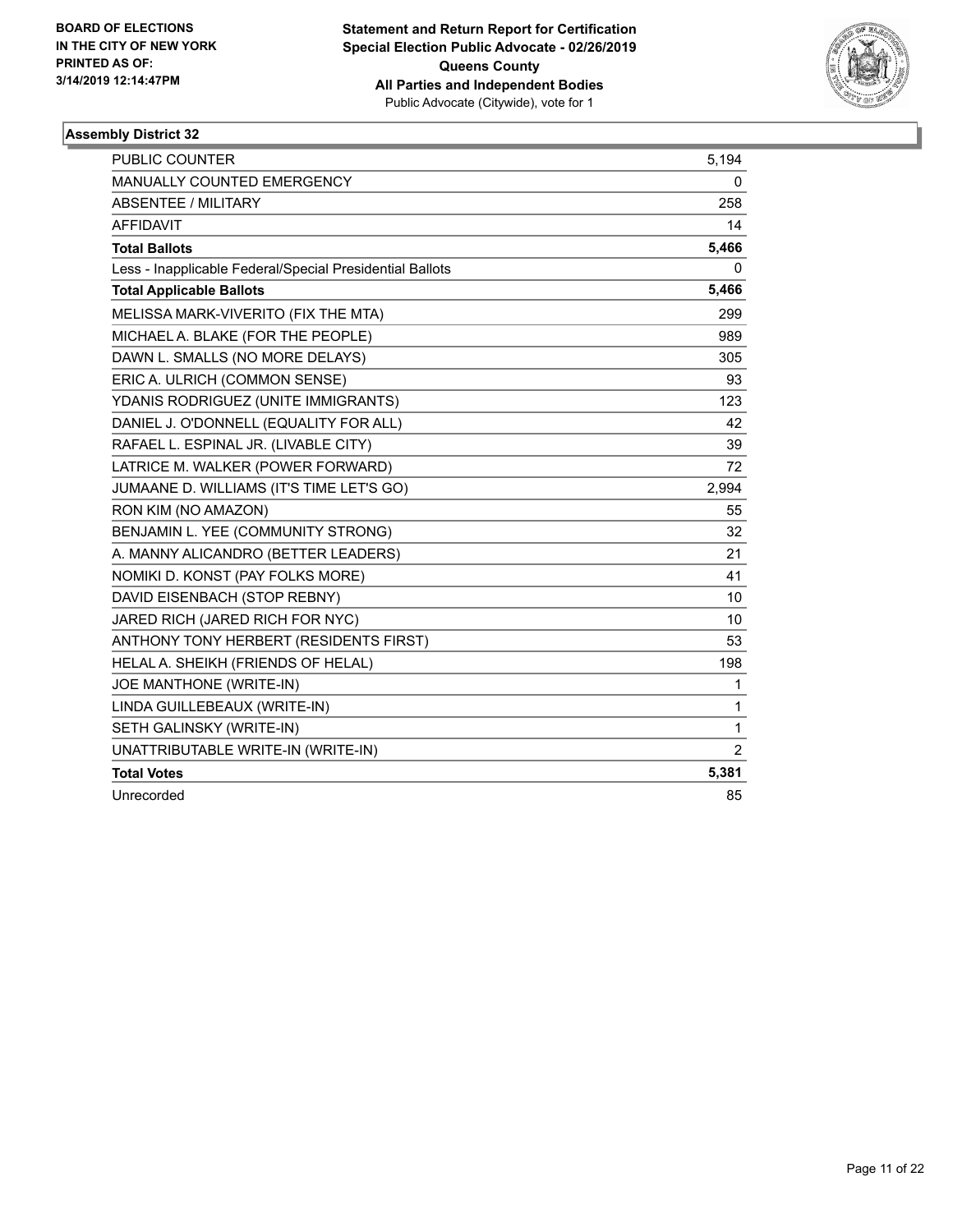

| <b>PUBLIC COUNTER</b>                                    | 5,778          |
|----------------------------------------------------------|----------------|
| MANUALLY COUNTED EMERGENCY                               | 0              |
| <b>ABSENTEE / MILITARY</b>                               | 231            |
| <b>AFFIDAVIT</b>                                         | 12             |
| <b>Total Ballots</b>                                     | 6,021          |
| Less - Inapplicable Federal/Special Presidential Ballots | 0              |
| <b>Total Applicable Ballots</b>                          | 6,021          |
| MELISSA MARK-VIVERITO (FIX THE MTA)                      | 367            |
| MICHAEL A. BLAKE (FOR THE PEOPLE)                        | 1,129          |
| DAWN L. SMALLS (NO MORE DELAYS)                          | 277            |
| ERIC A. ULRICH (COMMON SENSE)                            | 596            |
| YDANIS RODRIGUEZ (UNITE IMMIGRANTS)                      | 94             |
| DANIEL J. O'DONNELL (EQUALITY FOR ALL)                   | 70             |
| RAFAEL L. ESPINAL JR. (LIVABLE CITY)                     | 54             |
| LATRICE M. WALKER (POWER FORWARD)                        | 59             |
| JUMAANE D. WILLIAMS (IT'S TIME LET'S GO)                 | 2,846          |
| RON KIM (NO AMAZON)                                      | 78             |
| BENJAMIN L. YEE (COMMUNITY STRONG)                       | 60             |
| A. MANNY ALICANDRO (BETTER LEADERS)                      | 46             |
| NOMIKI D. KONST (PAY FOLKS MORE)                         | 80             |
| DAVID EISENBACH (STOP REBNY)                             | 13             |
| JARED RICH (JARED RICH FOR NYC)                          | $\overline{7}$ |
| ANTHONY TONY HERBERT (RESIDENTS FIRST)                   | 71             |
| HELAL A. SHEIKH (FRIENDS OF HELAL)                       | 111            |
| CHARLTON D'SOUZA (WRITE-IN)                              | 1              |
| CHRISTOPHER ROBERT SMITH (WRITE-IN)                      | 1              |
| FELIX UNGES (WRITE-IN)                                   | 1              |
| LINDA GUILLEBEAUX (WRITE-IN)                             | $\mathbf{1}$   |
| SANY SANBOOKEN (WRITE-IN)                                | 1              |
| <b>Total Votes</b>                                       | 5,963          |
| Unrecorded                                               | 58             |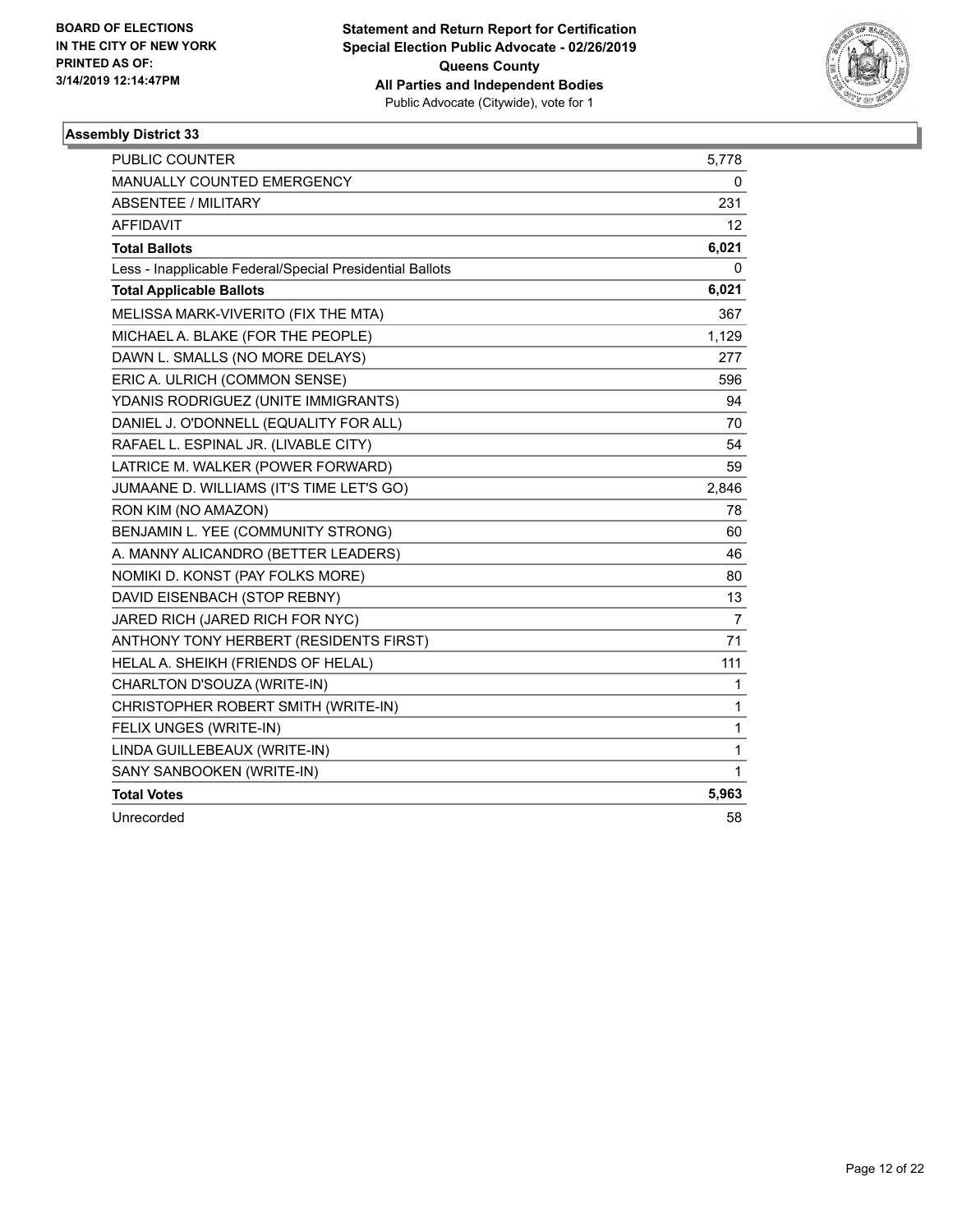

| <b>PUBLIC COUNTER</b>                                    | 4,629 |
|----------------------------------------------------------|-------|
| MANUALLY COUNTED EMERGENCY                               | 0     |
| <b>ABSENTEE / MILITARY</b>                               | 151   |
| <b>AFFIDAVIT</b>                                         | 21    |
| <b>Total Ballots</b>                                     | 4,801 |
| Less - Inapplicable Federal/Special Presidential Ballots | 0     |
| <b>Total Applicable Ballots</b>                          | 4,801 |
| MELISSA MARK-VIVERITO (FIX THE MTA)                      | 923   |
| MICHAEL A. BLAKE (FOR THE PEOPLE)                        | 216   |
| DAWN L. SMALLS (NO MORE DELAYS)                          | 169   |
| ERIC A. ULRICH (COMMON SENSE)                            | 584   |
| YDANIS RODRIGUEZ (UNITE IMMIGRANTS)                      | 659   |
| DANIEL J. O'DONNELL (EQUALITY FOR ALL)                   | 154   |
| RAFAEL L. ESPINAL JR. (LIVABLE CITY)                     | 166   |
| LATRICE M. WALKER (POWER FORWARD)                        | 12    |
| JUMAANE D. WILLIAMS (IT'S TIME LET'S GO)                 | 788   |
| RON KIM (NO AMAZON)                                      | 241   |
| BENJAMIN L. YEE (COMMUNITY STRONG)                       | 213   |
| A. MANNY ALICANDRO (BETTER LEADERS)                      | 34    |
| NOMIKI D. KONST (PAY FOLKS MORE)                         | 176   |
| DAVID EISENBACH (STOP REBNY)                             | 47    |
| JARED RICH (JARED RICH FOR NYC)                          | 9     |
| ANTHONY TONY HERBERT (RESIDENTS FIRST)                   | 23    |
| HELAL A. SHEIKH (FRIENDS OF HELAL)                       | 323   |
| ALEX TUTIVEN (WRITE-IN)                                  | 1     |
| ERIN J BARR (WRITE-IN)                                   | 1     |
| FARZANA LINDA (WRITE-IN)                                 | 1     |
| IFEOMA IKE (WRITE-IN)                                    | 1     |
| JAMES LANE (WRITE-IN)                                    | 1     |
| SETH GALINSKY (WRITE-IN)                                 | 1     |
| UNATTRIBUTABLE WRITE-IN (WRITE-IN)                       | 4     |
| <b>Total Votes</b>                                       | 4,747 |
| Unrecorded                                               | 54    |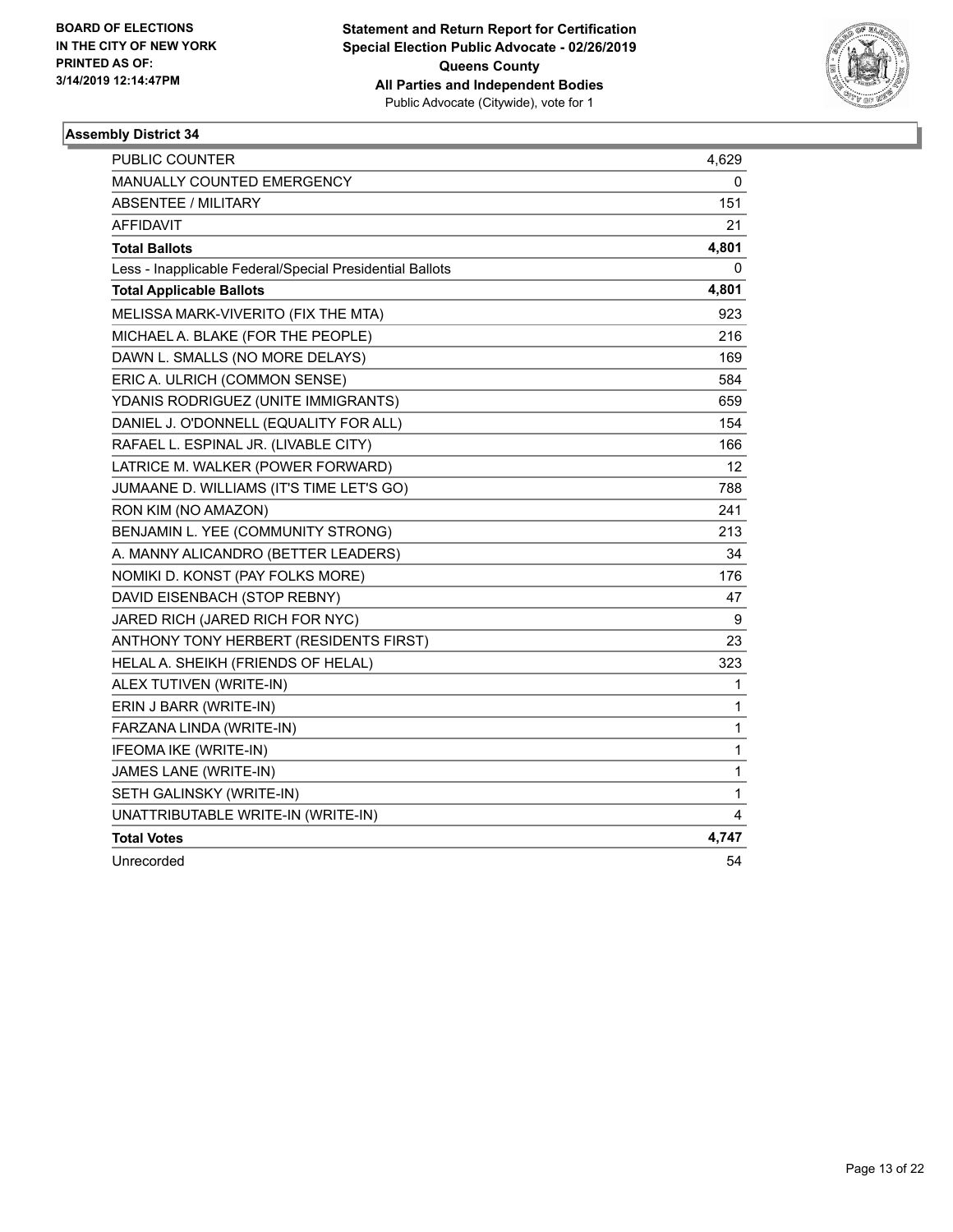

| PUBLIC COUNTER                                           | 3,218          |
|----------------------------------------------------------|----------------|
| MANUALLY COUNTED EMERGENCY                               | 0              |
| <b>ABSENTEE / MILITARY</b>                               | 144            |
| AFFIDAVIT                                                | 11             |
| <b>Total Ballots</b>                                     | 3,373          |
| Less - Inapplicable Federal/Special Presidential Ballots | 0              |
| <b>Total Applicable Ballots</b>                          | 3,373          |
| MELISSA MARK-VIVERITO (FIX THE MTA)                      | 464            |
| MICHAEL A. BLAKE (FOR THE PEOPLE)                        | 338            |
| DAWN L. SMALLS (NO MORE DELAYS)                          | 108            |
| ERIC A. ULRICH (COMMON SENSE)                            | 284            |
| YDANIS RODRIGUEZ (UNITE IMMIGRANTS)                      | 562            |
| DANIEL J. O'DONNELL (EQUALITY FOR ALL)                   | 64             |
| RAFAEL L. ESPINAL JR. (LIVABLE CITY)                     | 82             |
| LATRICE M. WALKER (POWER FORWARD)                        | 17             |
| JUMAANE D. WILLIAMS (IT'S TIME LET'S GO)                 | 856            |
| RON KIM (NO AMAZON)                                      | 137            |
| BENJAMIN L. YEE (COMMUNITY STRONG)                       | 175            |
| A. MANNY ALICANDRO (BETTER LEADERS)                      | 28             |
| NOMIKI D. KONST (PAY FOLKS MORE)                         | 75             |
| DAVID EISENBACH (STOP REBNY)                             | 32             |
| JARED RICH (JARED RICH FOR NYC)                          | 4              |
| ANTHONY TONY HERBERT (RESIDENTS FIRST)                   | 31             |
| HELAL A. SHEIKH (FRIENDS OF HELAL)                       | 77             |
| CASSANDRA BOUTIN (WRITE-IN)                              | 1              |
| DOROTEHY DAY (WRITE-IN)                                  | $\mathbf{1}$   |
| ITALO SGARAGLIA (WRITE-IN)                               | 1              |
| MARK J BIBLIS (WRITE-IN)                                 | $\mathbf{1}$   |
| MICKEY MOUSE (WRITE-IN)                                  | 1              |
| PAT BUCHANN (WRITE-IN)                                   | 1              |
| UNATTRIBUTABLE WRITE-IN (WRITE-IN)                       | $\overline{2}$ |
| <b>Total Votes</b>                                       | 3,342          |
| Unrecorded                                               | 31             |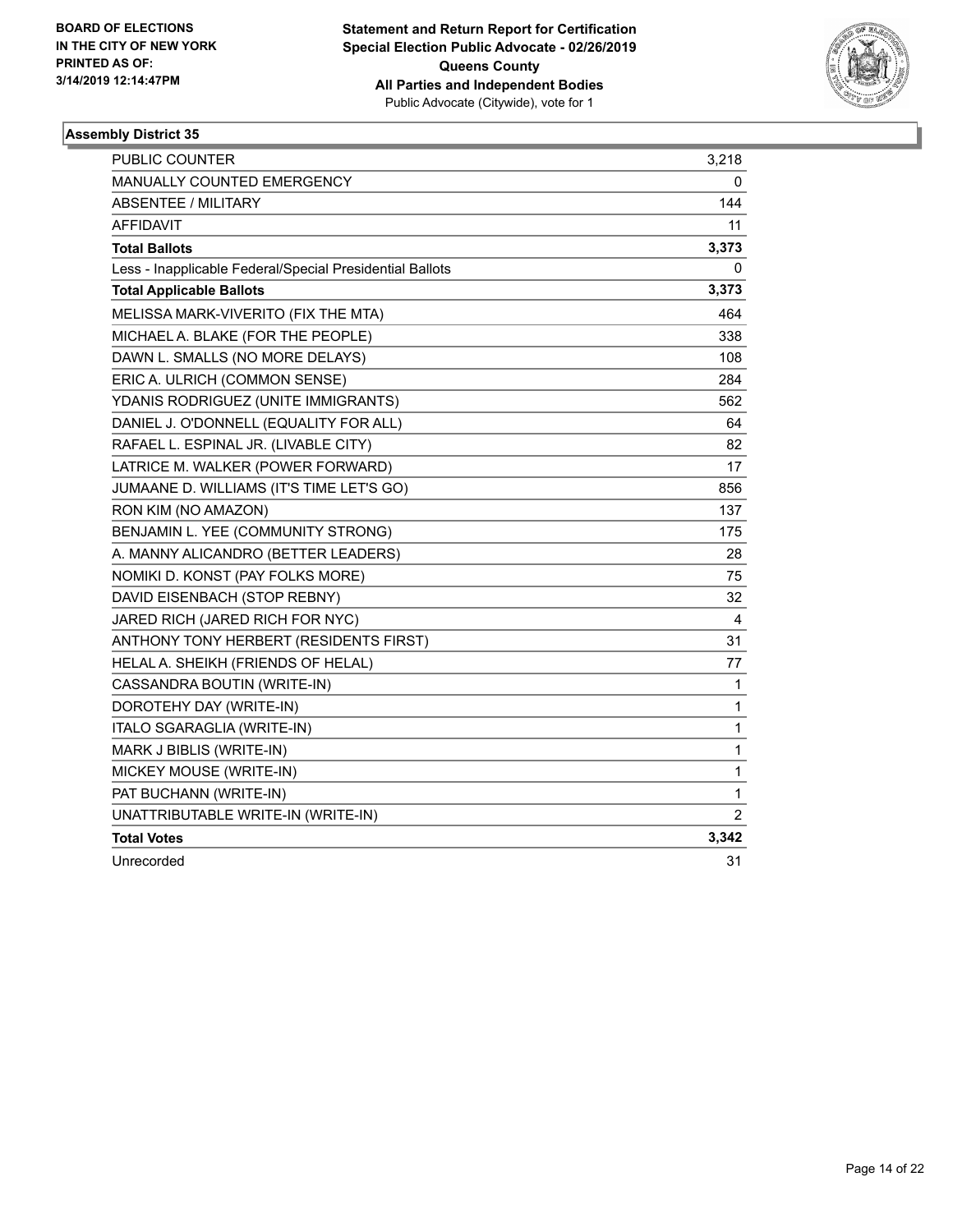

| <b>PUBLIC COUNTER</b>                                    | 6,887          |
|----------------------------------------------------------|----------------|
| <b>MANUALLY COUNTED EMERGENCY</b>                        | 0              |
| <b>ABSENTEE / MILITARY</b>                               | 160            |
| <b>AFFIDAVIT</b>                                         | 27             |
| <b>Total Ballots</b>                                     | 7,074          |
| Less - Inapplicable Federal/Special Presidential Ballots | 0              |
| <b>Total Applicable Ballots</b>                          | 7,074          |
| MELISSA MARK-VIVERITO (FIX THE MTA)                      | 1,156          |
| MICHAEL A. BLAKE (FOR THE PEOPLE)                        | 338            |
| DAWN L. SMALLS (NO MORE DELAYS)                          | 335            |
| ERIC A. ULRICH (COMMON SENSE)                            | 1,061          |
| YDANIS RODRIGUEZ (UNITE IMMIGRANTS)                      | 138            |
| DANIEL J. O'DONNELL (EQUALITY FOR ALL)                   | 171            |
| RAFAEL L. ESPINAL JR. (LIVABLE CITY)                     | 373            |
| LATRICE M. WALKER (POWER FORWARD)                        | 18             |
| JUMAANE D. WILLIAMS (IT'S TIME LET'S GO)                 | 1,927          |
| RON KIM (NO AMAZON)                                      | 359            |
| BENJAMIN L. YEE (COMMUNITY STRONG)                       | 146            |
| A. MANNY ALICANDRO (BETTER LEADERS)                      | 75             |
| NOMIKI D. KONST (PAY FOLKS MORE)                         | 632            |
| DAVID EISENBACH (STOP REBNY)                             | 45             |
| JARED RICH (JARED RICH FOR NYC)                          | 15             |
| ANTHONY TONY HERBERT (RESIDENTS FIRST)                   | 33             |
| HELAL A. SHEIKH (FRIENDS OF HELAL)                       | 183            |
| BRIAN FARGNOLI (WRITE-IN)                                | 1              |
| DENNIS SLATTERY (WRITE-IN)                               | $\mathbf{1}$   |
| LARRY SHARPE (WRITE-IN)                                  | $\mathbf{1}$   |
| MAURICE PIN ZON (WRITE-IN)                               | 1              |
| MICHELE OBAMA (WRITE-IN)                                 | 1              |
| SCOTT MCCARTHY (WRITE-IN)                                | $\mathbf{1}$   |
| UNATTRIBUTABLE WRITE-IN (WRITE-IN)                       | 6              |
| UNCOUNTED WRITE-IN PER STATUTE (WRITE-IN)                | $\overline{2}$ |
| <b>Total Votes</b>                                       | 7,019          |
| Unrecorded                                               | 55             |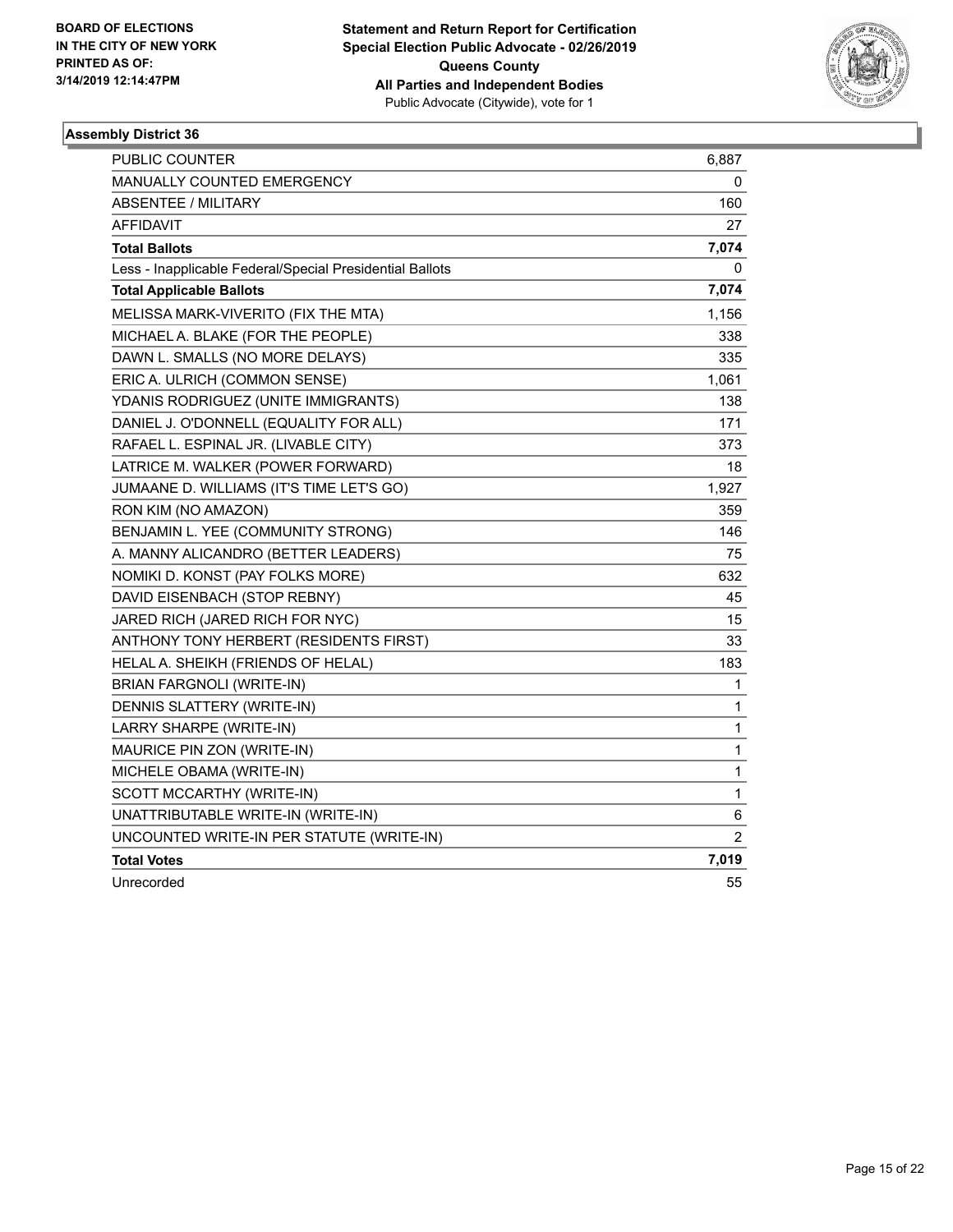

| <b>PUBLIC COUNTER</b>                                    | 6,243        |
|----------------------------------------------------------|--------------|
| MANUALLY COUNTED EMERGENCY                               | 0            |
| <b>ABSENTEE / MILITARY</b>                               | 121          |
| AFFIDAVIT                                                | 28           |
| <b>Total Ballots</b>                                     | 6,392        |
| Less - Inapplicable Federal/Special Presidential Ballots | 0            |
| <b>Total Applicable Ballots</b>                          | 6,392        |
| MELISSA MARK-VIVERITO (FIX THE MTA)                      | 950          |
| MICHAEL A. BLAKE (FOR THE PEOPLE)                        | 347          |
| DAWN L. SMALLS (NO MORE DELAYS)                          | 244          |
| ERIC A. ULRICH (COMMON SENSE)                            | 952          |
| YDANIS RODRIGUEZ (UNITE IMMIGRANTS)                      | 401          |
| DANIEL J. O'DONNELL (EQUALITY FOR ALL)                   | 150          |
| RAFAEL L. ESPINAL JR. (LIVABLE CITY)                     | 296          |
| LATRICE M. WALKER (POWER FORWARD)                        | 24           |
| JUMAANE D. WILLIAMS (IT'S TIME LET'S GO)                 | 1,876        |
| RON KIM (NO AMAZON)                                      | 291          |
| BENJAMIN L. YEE (COMMUNITY STRONG)                       | 157          |
| A. MANNY ALICANDRO (BETTER LEADERS)                      | 50           |
| NOMIKI D. KONST (PAY FOLKS MORE)                         | 280          |
| DAVID EISENBACH (STOP REBNY)                             | 73           |
| JARED RICH (JARED RICH FOR NYC)                          | 6            |
| ANTHONY TONY HERBERT (RESIDENTS FIRST)                   | 46           |
| HELAL A. SHEIKH (FRIENDS OF HELAL)                       | 177          |
| COREY JOHNSON (WRITE-IN)                                 | 1            |
| HELENE PATON (WRITE-IN)                                  | 1            |
| KARL MARX (WRITE-IN)                                     | 1            |
| KENNETH M MADRAS (WRITE-IN)                              | 1            |
| LETITIA JAMES (WRITE-IN)                                 | 1            |
| LINK ALLER (WRITE-IN)                                    | 1            |
| MARCELLA DAVIS (WRITE-IN)                                | 1            |
| MARVIN JEFFCOAT (WRITE-IN)                               | $\mathbf{1}$ |
| MARY B ABBOTT (WRITE-IN)                                 | 1            |
| NORMAN AREVALO (WRITE-IN)                                | 1            |
| UNATTRIBUTABLE WRITE-IN (WRITE-IN)                       | 3            |
| WALTER N IWACHIW (WRITE-IN)                              | 3            |
| WILLIAM LOPEZ (WRITE-IN)                                 | 1            |
| YULIYA LEVINA (WRITE-IN)                                 | 1            |
| <b>Total Votes</b>                                       | 6,338        |
| Unrecorded                                               | 54           |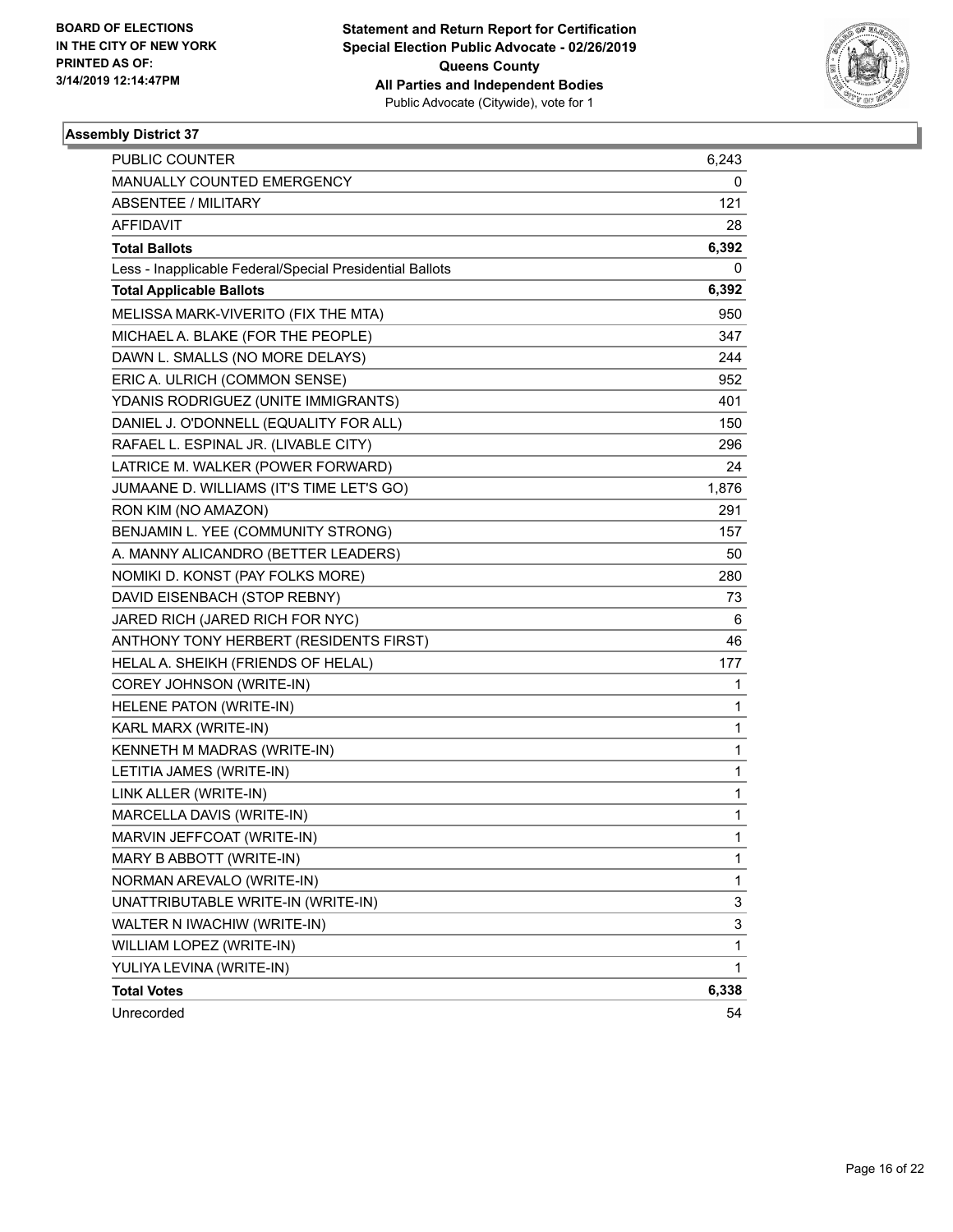

| <b>PUBLIC COUNTER</b>                                    | 3,334        |
|----------------------------------------------------------|--------------|
| <b>MANUALLY COUNTED EMERGENCY</b>                        | 0            |
| ABSENTEE / MILITARY                                      | 88           |
| <b>AFFIDAVIT</b>                                         | 12           |
| <b>Total Ballots</b>                                     | 3,434        |
| Less - Inapplicable Federal/Special Presidential Ballots | 0            |
| <b>Total Applicable Ballots</b>                          | 3,434        |
| MELISSA MARK-VIVERITO (FIX THE MTA)                      | 440          |
| MICHAEL A. BLAKE (FOR THE PEOPLE)                        | 122          |
| DAWN L. SMALLS (NO MORE DELAYS)                          | 51           |
| ERIC A. ULRICH (COMMON SENSE)                            | 1,382        |
| YDANIS RODRIGUEZ (UNITE IMMIGRANTS)                      | 303          |
| DANIEL J. O'DONNELL (EQUALITY FOR ALL)                   | 44           |
| RAFAEL L. ESPINAL JR. (LIVABLE CITY)                     | 131          |
| LATRICE M. WALKER (POWER FORWARD)                        | 9            |
| JUMAANE D. WILLIAMS (IT'S TIME LET'S GO)                 | 411          |
| RON KIM (NO AMAZON)                                      | 79           |
| BENJAMIN L. YEE (COMMUNITY STRONG)                       | 54           |
| A. MANNY ALICANDRO (BETTER LEADERS)                      | 17           |
| NOMIKI D. KONST (PAY FOLKS MORE)                         | 105          |
| DAVID EISENBACH (STOP REBNY)                             | 16           |
| JARED RICH (JARED RICH FOR NYC)                          | 4            |
| ANTHONY TONY HERBERT (RESIDENTS FIRST)                   | 11           |
| HELAL A. SHEIKH (FRIENDS OF HELAL)                       | 203          |
| JAMES LANE (WRITE-IN)                                    | 1            |
| KENNETH RICHARD JOSEPH COUGHLIN (WRITE-IN)               | $\mathbf{1}$ |
| ROBERT POZARYCKI (WRITE-IN)                              | 1            |
| <b>Total Votes</b>                                       | 3,385        |
| Unrecorded                                               | 49           |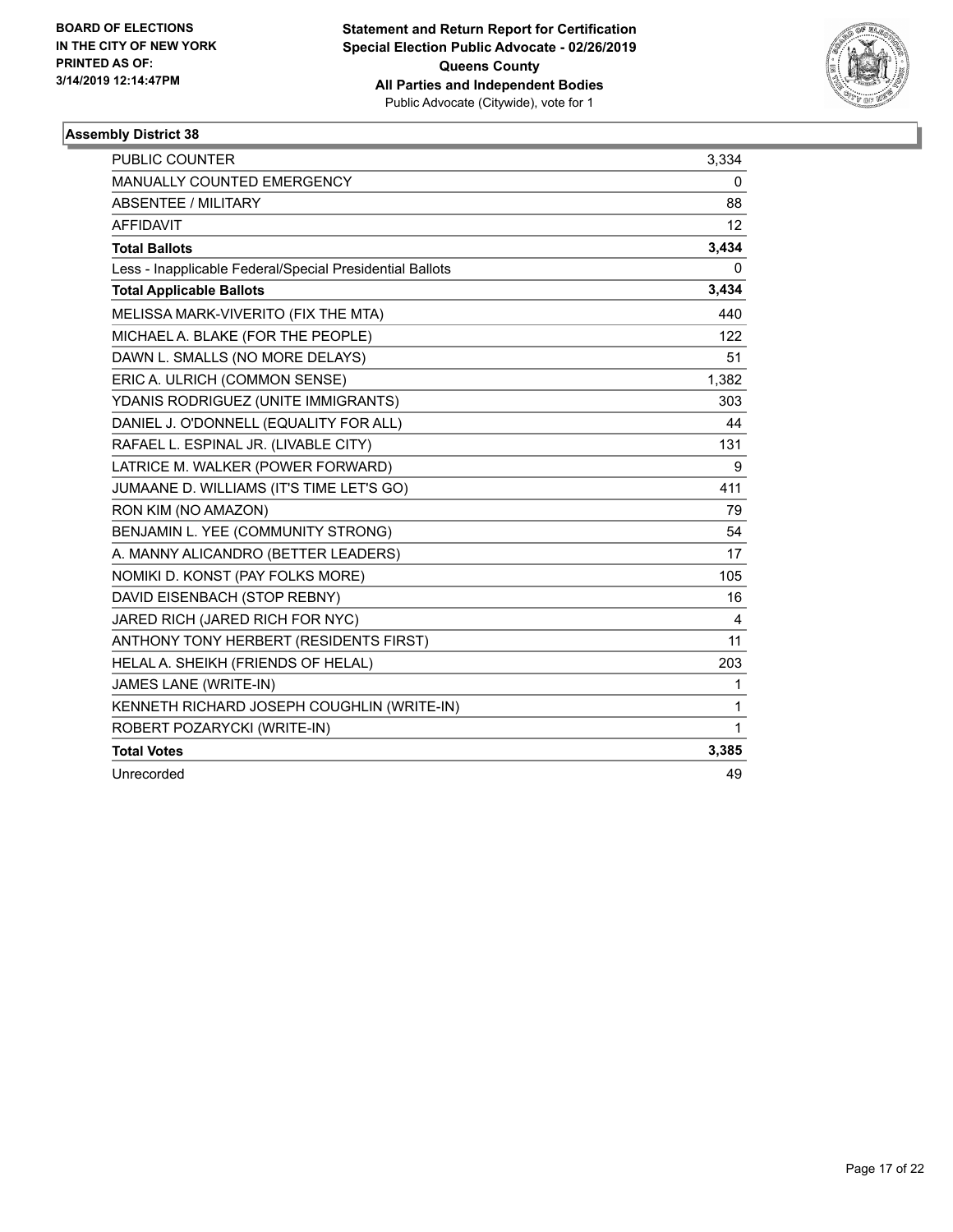

| <b>PUBLIC COUNTER</b>                                    | 3,176        |
|----------------------------------------------------------|--------------|
| <b>MANUALLY COUNTED EMERGENCY</b>                        | 0            |
| <b>ABSENTEE / MILITARY</b>                               | 170          |
| <b>AFFIDAVIT</b>                                         | 15           |
| <b>Total Ballots</b>                                     | 3,361        |
| Less - Inapplicable Federal/Special Presidential Ballots | 0            |
| <b>Total Applicable Ballots</b>                          | 3,361        |
| MELISSA MARK-VIVERITO (FIX THE MTA)                      | 805          |
| MICHAEL A. BLAKE (FOR THE PEOPLE)                        | 147          |
| DAWN L. SMALLS (NO MORE DELAYS)                          | 62           |
| ERIC A. ULRICH (COMMON SENSE)                            | 285          |
| YDANIS RODRIGUEZ (UNITE IMMIGRANTS)                      | 469          |
| DANIEL J. O'DONNELL (EQUALITY FOR ALL)                   | 91           |
| RAFAEL L. ESPINAL JR. (LIVABLE CITY)                     | 134          |
| LATRICE M. WALKER (POWER FORWARD)                        | 5            |
| JUMAANE D. WILLIAMS (IT'S TIME LET'S GO)                 | 470          |
| RON KIM (NO AMAZON)                                      | 245          |
| BENJAMIN L. YEE (COMMUNITY STRONG)                       | 196          |
| A. MANNY ALICANDRO (BETTER LEADERS)                      | 28           |
| NOMIKI D. KONST (PAY FOLKS MORE)                         | 96           |
| DAVID EISENBACH (STOP REBNY)                             | 30           |
| JARED RICH (JARED RICH FOR NYC)                          | 10           |
| ANTHONY TONY HERBERT (RESIDENTS FIRST)                   | 24           |
| HELAL A. SHEIKH (FRIENDS OF HELAL)                       | 226          |
| FRANCISCO MOYA (WRITE-IN)                                | 2            |
| HARIS KHAN (WRITE-IN)                                    | $\mathbf{1}$ |
| IRENE MALLINGER (WRITE-IN)                               | 1            |
| UNCOUNTED WRITE-IN PER STATUTE (WRITE-IN)                | 1            |
| <b>Total Votes</b>                                       | 3,328        |
| Unrecorded                                               | 33           |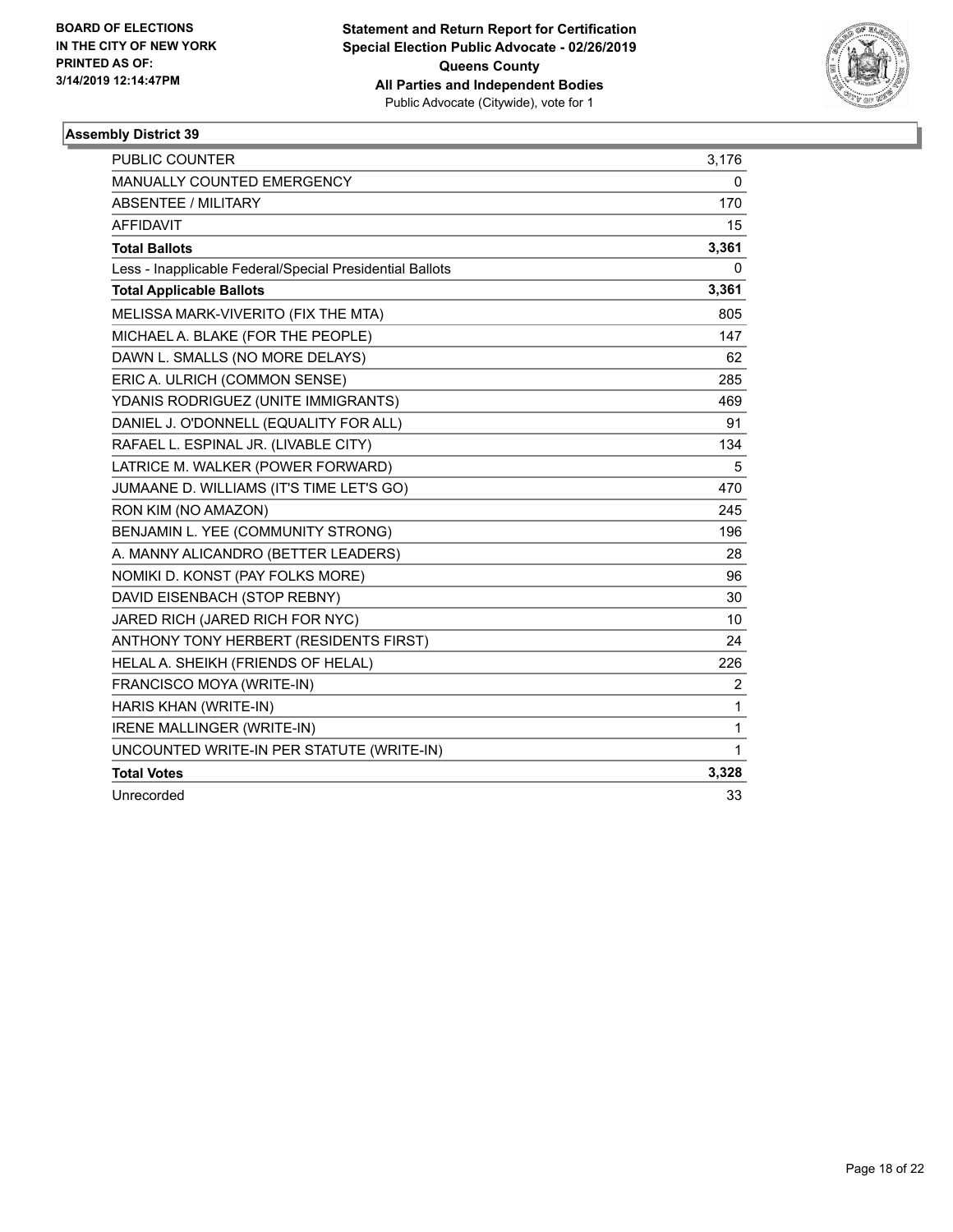

| <b>PUBLIC COUNTER</b>                                    | 3,863 |
|----------------------------------------------------------|-------|
| MANUALLY COUNTED EMERGENCY                               | 0     |
| <b>ABSENTEE / MILITARY</b>                               | 178   |
| <b>AFFIDAVIT</b>                                         | 7     |
| <b>Total Ballots</b>                                     | 4,048 |
| Less - Inapplicable Federal/Special Presidential Ballots | 0     |
| <b>Total Applicable Ballots</b>                          | 4,048 |
| MELISSA MARK-VIVERITO (FIX THE MTA)                      | 337   |
| MICHAEL A. BLAKE (FOR THE PEOPLE)                        | 133   |
| DAWN L. SMALLS (NO MORE DELAYS)                          | 59    |
| ERIC A. ULRICH (COMMON SENSE)                            | 881   |
| YDANIS RODRIGUEZ (UNITE IMMIGRANTS)                      | 114   |
| DANIEL J. O'DONNELL (EQUALITY FOR ALL)                   | 59    |
| RAFAEL L. ESPINAL JR. (LIVABLE CITY)                     | 62    |
| LATRICE M. WALKER (POWER FORWARD)                        | 11    |
| JUMAANE D. WILLIAMS (IT'S TIME LET'S GO)                 | 333   |
| RON KIM (NO AMAZON)                                      | 1,403 |
| BENJAMIN L. YEE (COMMUNITY STRONG)                       | 418   |
| A. MANNY ALICANDRO (BETTER LEADERS)                      | 40    |
| NOMIKI D. KONST (PAY FOLKS MORE)                         | 83    |
| DAVID EISENBACH (STOP REBNY)                             | 30    |
| JARED RICH (JARED RICH FOR NYC)                          | 5     |
| ANTHONY TONY HERBERT (RESIDENTS FIRST)                   | 29    |
| HELAL A. SHEIKH (FRIENDS OF HELAL)                       | 24    |
| <b>GEORGIA GONZALEZ DUBIOS (WRITE-IN)</b>                | 1     |
| MICKEY MOUSE (WRITE-IN)                                  | 1     |
| TONY AVELLA (WRITE-IN)                                   | 1     |
| UNCOUNTED WRITE-IN PER STATUTE (WRITE-IN)                | 1     |
| <b>Total Votes</b>                                       | 4,025 |
| Unrecorded                                               | 23    |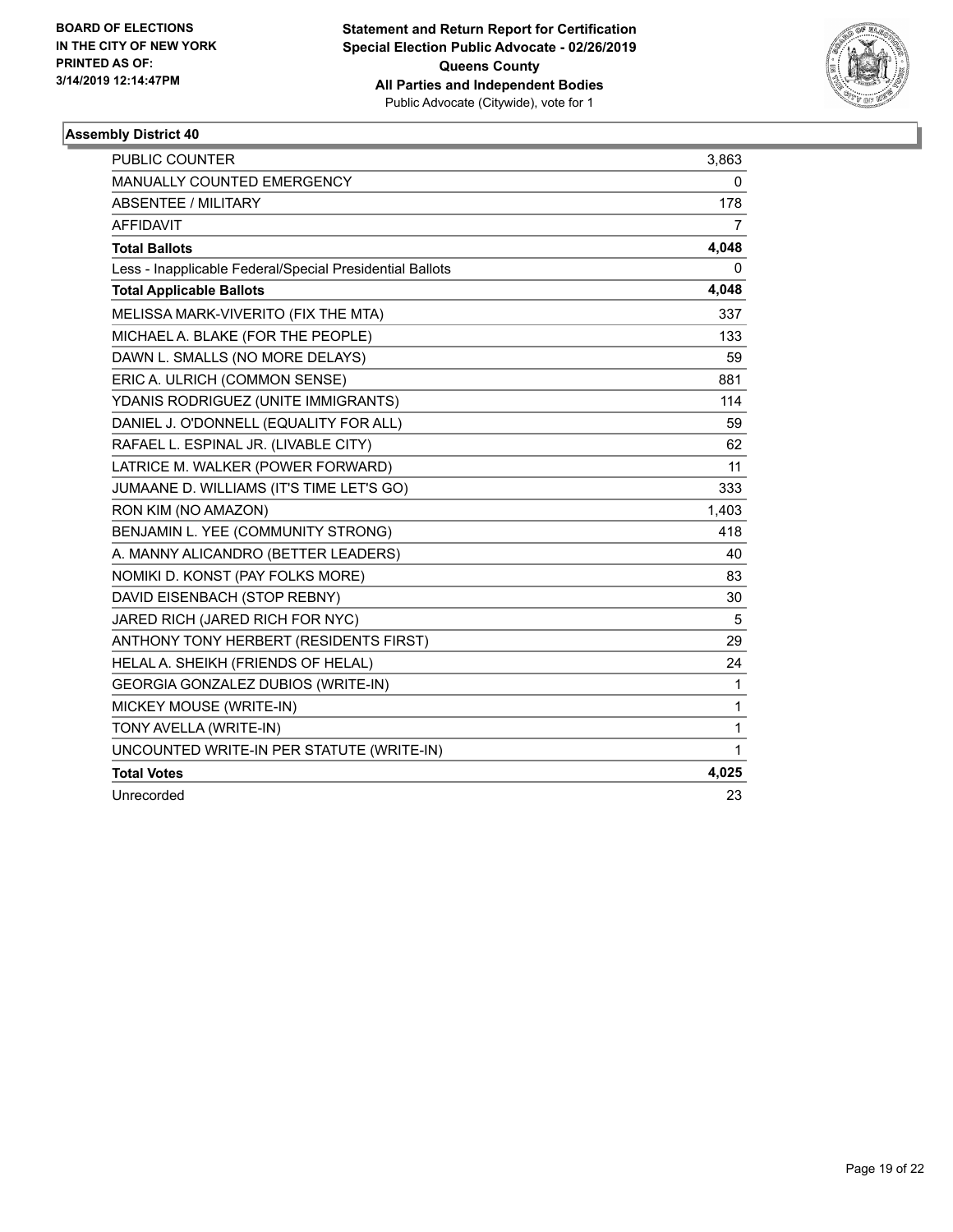

#### **Total for Public Advocate (Citywide) - Queens County**

| PUBLIC COUNTER                                           | 94,822                  |
|----------------------------------------------------------|-------------------------|
| MANUALLY COUNTED EMERGENCY                               | 0                       |
| <b>ABSENTEE / MILITARY</b>                               | 4,161                   |
| <b>AFFIDAVIT</b>                                         | 322                     |
| <b>Total Ballots</b>                                     | 99,305                  |
| Less - Inapplicable Federal/Special Presidential Ballots | 0                       |
| <b>Total Applicable Ballots</b>                          | 99,305                  |
| MELISSA MARK-VIVERITO (FIX THE MTA)                      | 10,212                  |
| MICHAEL A. BLAKE (FOR THE PEOPLE)                        | 7,557                   |
| DAWN L. SMALLS (NO MORE DELAYS)                          | 3,415                   |
| ERIC A. ULRICH (COMMON SENSE)                            | 28,693                  |
| YDANIS RODRIGUEZ (UNITE IMMIGRANTS)                      | 4,076                   |
| DANIEL J. O'DONNELL (EQUALITY FOR ALL)                   | 1,819                   |
| RAFAEL L. ESPINAL JR. (LIVABLE CITY)                     | 2,257                   |
| LATRICE M. WALKER (POWER FORWARD)                        | 444                     |
| JUMAANE D. WILLIAMS (IT'S TIME LET'S GO)                 | 22,591                  |
| RON KIM (NO AMAZON)                                      | 5,934                   |
| BENJAMIN L. YEE (COMMUNITY STRONG)                       | 3,060                   |
| A. MANNY ALICANDRO (BETTER LEADERS)                      | 1,037                   |
| NOMIKI D. KONST (PAY FOLKS MORE)                         | 2,654                   |
| DAVID EISENBACH (STOP REBNY)                             | 732                     |
| JARED RICH (JARED RICH FOR NYC)                          | 226                     |
| ANTHONY TONY HERBERT (RESIDENTS FIRST)                   | 698                     |
| HELAL A. SHEIKH (FRIENDS OF HELAL)                       | 2,762                   |
| ALEX TUTIVEN (WRITE-IN)                                  | 1                       |
| ALLAN W. JENNINGS JR. (WRITE-IN)                         | $\overline{\mathbf{c}}$ |
| ANNA LEE TAYLOR (WRITE-IN)                               | 1                       |
| BARBARA HESS (WRITE-IN)                                  | 1                       |
| BILL DONAHUE (WRITE-IN)                                  | 1                       |
| BRIAN FARGNOLI (WRITE-IN)                                | 1                       |
| <b>BUCK ROGERS (WRITE-IN)</b>                            | 1                       |
| CASSANDRA BOUTIN (WRITE-IN)                              | $\mathbf{1}$            |
| CHARLTON D'SOUZA (WRITE-IN)                              | 1                       |
| CHRISTOPHER ROBERT SMITH (WRITE-IN)                      | 1                       |
| COREY JOHNSON (WRITE-IN)                                 | 1                       |
| DANIEL CHRISTMANN (WRITE-IN)                             | 3                       |
| DAVID DOBLACK (WRITE-IN)                                 | 1                       |
| DAVID ROSASCO (WRITE-IN)                                 | 1                       |
| DAVID SCHWARTZ (WRITE-IN)                                | 1                       |
| DENNIS SLATTERY (WRITE-IN)                               | 1                       |
| DOROTEHY DAY (WRITE-IN)                                  | 1                       |
| DUONG TRAN (WRITE-IN)                                    | 1                       |
| ERIC ADAMS (WRITE-IN)                                    | 2                       |
| ERIN J BARR (WRITE-IN)                                   | 1                       |
| FARZANA LINDA (WRITE-IN)                                 | 1                       |
| FELIX UNGES (WRITE-IN)                                   | 1                       |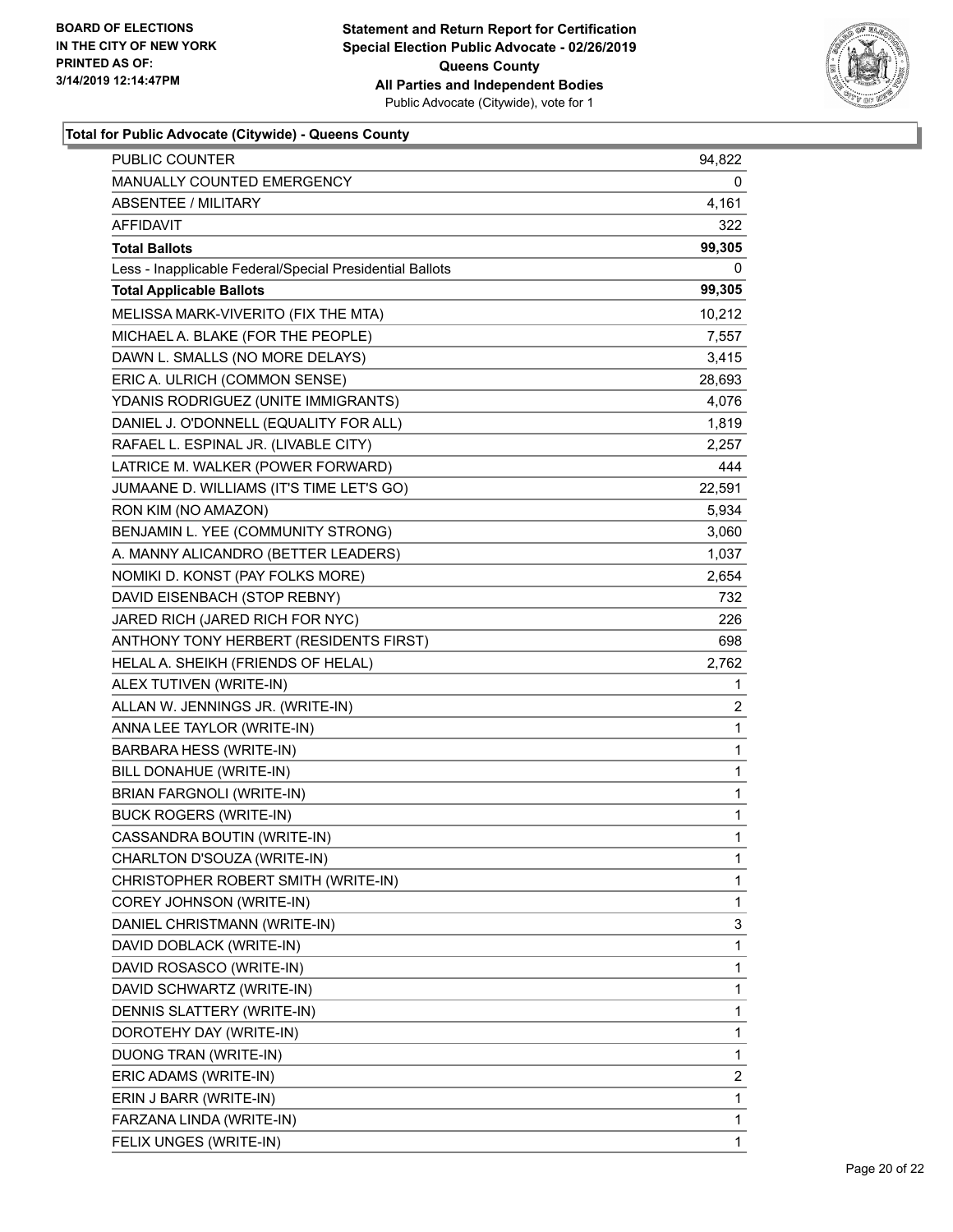

### **Total for Public Advocate (Citywide) - Queens County**

| FRANCISCO MOYA (WRITE-IN)                  | 3              |
|--------------------------------------------|----------------|
| FRANK DARDANI (WRITE-IN)                   | $\mathbf{1}$   |
| FREDDY MERCURY (WRITE-IN)                  | 1              |
| GALE BREWER (WRITE-IN)                     | 1              |
| GARY POPKIN (WRITE-IN)                     | $\mathbf{1}$   |
| GEORGIA GONZALEZ DUBIOS (WRITE-IN)         | 1              |
| HARIS KHAN (WRITE-IN)                      | 1              |
| HELENE PATON (WRITE-IN)                    | $\mathbf{1}$   |
| HUGH M. REILLY (WRITE-IN)                  | 1              |
| IFEOMA IKE (WRITE-IN)                      | 2              |
| IRENE MALLINGER (WRITE-IN)                 | 1              |
| ITALO SGARAGLIA (WRITE-IN)                 | 1              |
| JACK O'SULLIVAN (WRITE-IN)                 | 1              |
| JAMES LANE (WRITE-IN)                      | 4              |
| JOE MANTHONE (WRITE-IN)                    | 1              |
| JOSEPH CROWLEY (WRITE-IN)                  | 1              |
| JUSTIN WAJ SECTES (WRITE-IN)               | $\mathbf{1}$   |
| KARL MARX (WRITE-IN)                       | 1              |
| KENNETH M MADRAS (WRITE-IN)                | 1              |
| KENNETH RICHARD JOSEPH COUGHLIN (WRITE-IN) | $\mathbf{1}$   |
| KEVIN AITA (WRITE-IN)                      | $\overline{2}$ |
| LARRY SHARPE (WRITE-IN)                    | $\mathbf{1}$   |
| LAWRENCE H. SCHIMMEL (WRITE-IN)            | 1              |
| LETITIA JAMES (WRITE-IN)                   | $\overline{2}$ |
| LINDA GUILLEBEAUX (WRITE-IN)               | 3              |
| LINK ALLER (WRITE-IN)                      | $\mathbf{1}$   |
| LOGAN FLOTTE (WRITE-IN)                    | 1              |
| MARCELLA DAVIS (WRITE-IN)                  | $\mathbf{1}$   |
| MARK J BIBLIS (WRITE-IN)                   | $\mathbf{1}$   |
| MARVIN JEFFCOAT (WRITE-IN)                 | $\mathbf{1}$   |
| MARVIN L. WEINBERG (WRITE-IN)              | $\mathbf 1$    |
| MARY B ABBOTT (WRITE-IN)                   | $\mathbf{1}$   |
| MAURICE PIN ZON (WRITE-IN)                 | $\mathbf{1}$   |
| MELINDA KATZ (WRITE-IN)                    | 1              |
| MICHELE OBAMA (WRITE-IN)                   | $\mathbf{1}$   |
| MICKEY MOUSE (WRITE-IN)                    | 3              |
| MIKE SCALA (WRITE-IN)                      | 1              |
| MOCHI CHAN-HUANG (WRITE-IN)                | 1              |
| NATHANAEL GALLEGOS (WRITE-IN)              | 1              |
| NICHOLAS KOSTOPOULOS (WRITE-IN)            | 1              |
| NICOLE L BRAMSTEDT (WRITE-IN)              | $\mathbf{1}$   |
| NIKKI MAY KATEMAN (WRITE-IN)               | 1              |
| NIRVARDO LOPEZ (WRITE-IN)                  | 1              |
| NORMAN AREVALO (WRITE-IN)                  | 1              |
| PAT BUCHANN (WRITE-IN)                     | 1              |
| PATRICIA SCOTT (WRITE-IN)                  | 1              |
|                                            |                |